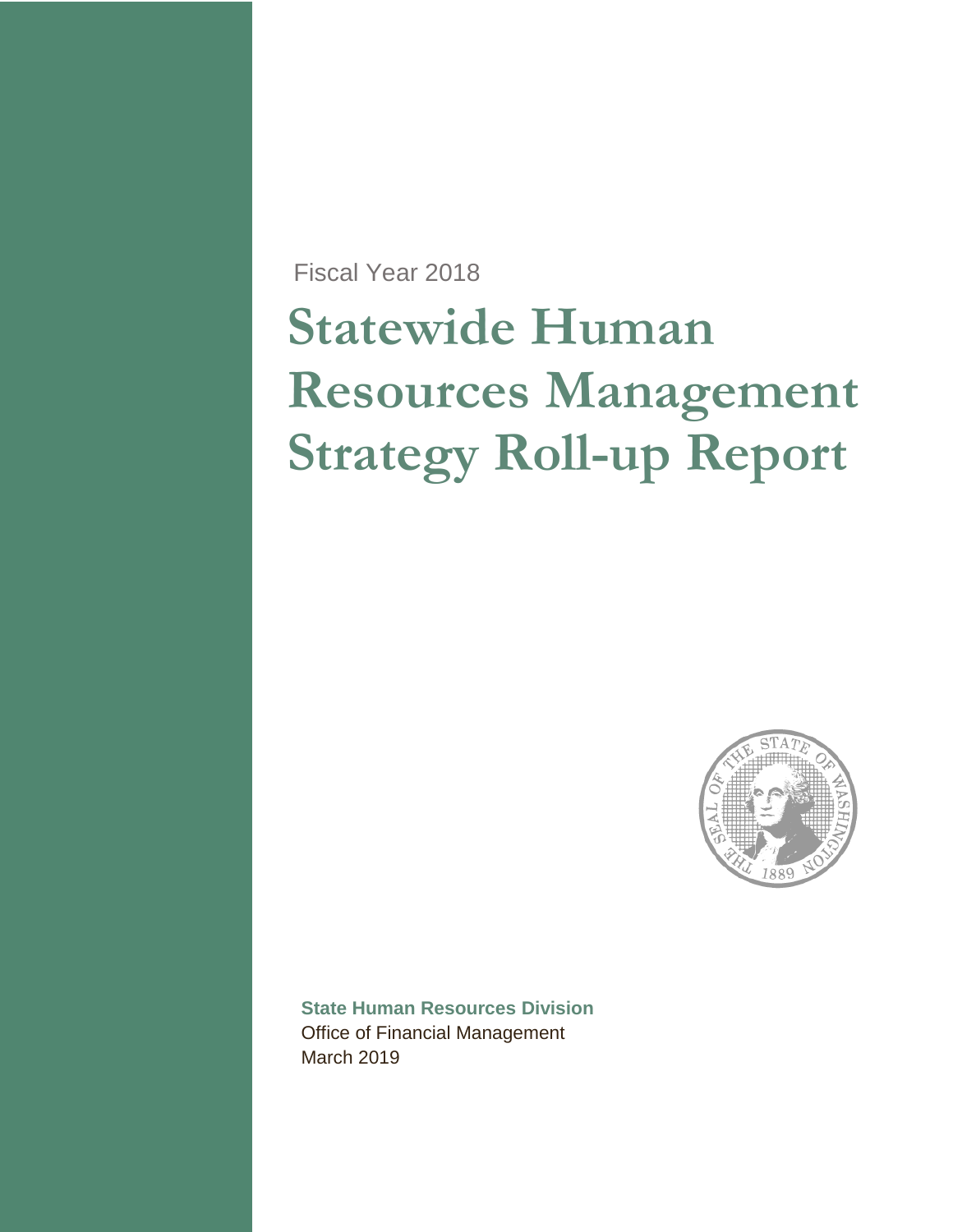# **Table of Contents**

| Inclusive and Respectful Work Environments  10 |  |
|------------------------------------------------|--|
|                                                |  |
|                                                |  |
|                                                |  |
|                                                |  |
|                                                |  |

To accommodate persons with disabilities, this document is available in alternate formats by calling the Office of Financial Management at 360-902-0599. TTY/TDD users should contact OFM via the Washington Relay Service at 711 or 1-800-833-6388.

Visit our website at **www.ofm.wa.gov.**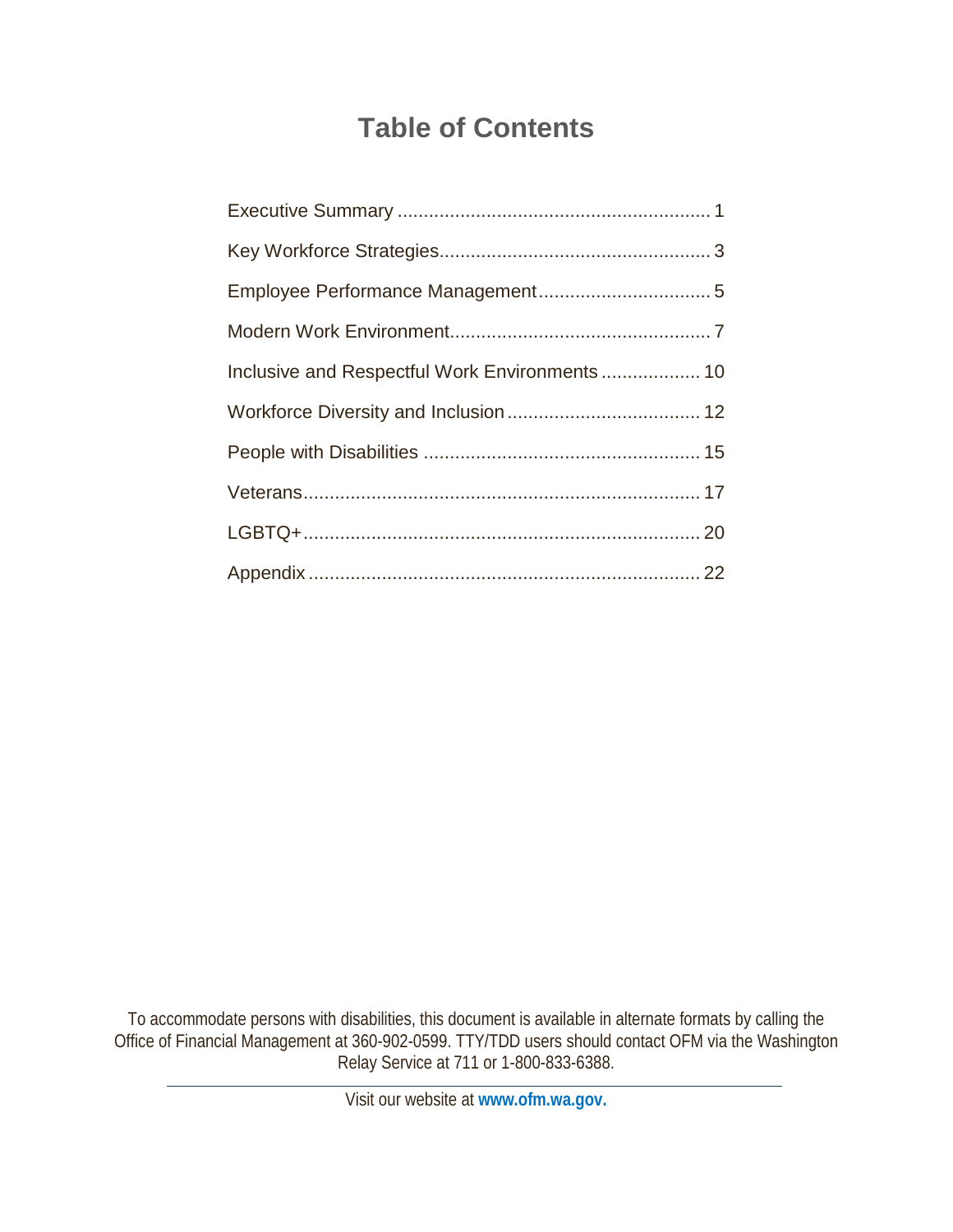# <span id="page-2-0"></span>**Executive Summary**

### **Background**

Executive branch agencies are required to submit an annual Agency Human Resource Management Report. Agencies with fewer than 100 employees submit an abbreviated version. Sixty-five of 81 agencies submitted fiscal year 2018 reports.

A new section was added to the report in 2018 in support of the governor's memo on inclusive and respectful work environments. Agency responses presented in this report will inform the work directed by the governor's memo to identify improvements to policies, training, data and investigations.

### Statewide HR Management Strategy Roll-up Report

This report analyzes and provides summary information on key workforce performance measure data, enterprise workforce measures and agency and enterprise strategies. Topics covered are:

- Key workforce issues and strategies
- **Employee performance management practices**
- **Employee engagement and employer of choice strategies**
- **Modern work environment strategies**
- **Inclusive and respectful work environments**
- **Affirmative action employment plans**
- **Disability employment plans**
- **Veterans employment plans**
- LGBTQ+ inclusion and safe places policies

This report pertains to the executive branch only. Higher education institutions and the legislative and judicial branches are not included. In addition, strategies related to employee engagement and employer of choice are reported as part of the Results Washington reporting process and thus are not included in this roll-up report.

### Strategy briefing key highlights

Key highlights in the HR Management Strategy Briefing Roll-up Report are:

- The top three agency priorities for FY 2019 are recruitment and retention, employee training and development, and employee engagement.
- **Providing the training that employees need to perform their job duties continues to be a** performance management best practice.
- A majority of agencies increased access to mobile technology.
- **Positions throughout the executive branch have been created to develop and implement** diversity, equity and inclusion strategies.
- **Agencies continue to develop and implement internal diversity committees and business** resource groups.
- **Plans that recruit people with disabilities need enhancement.**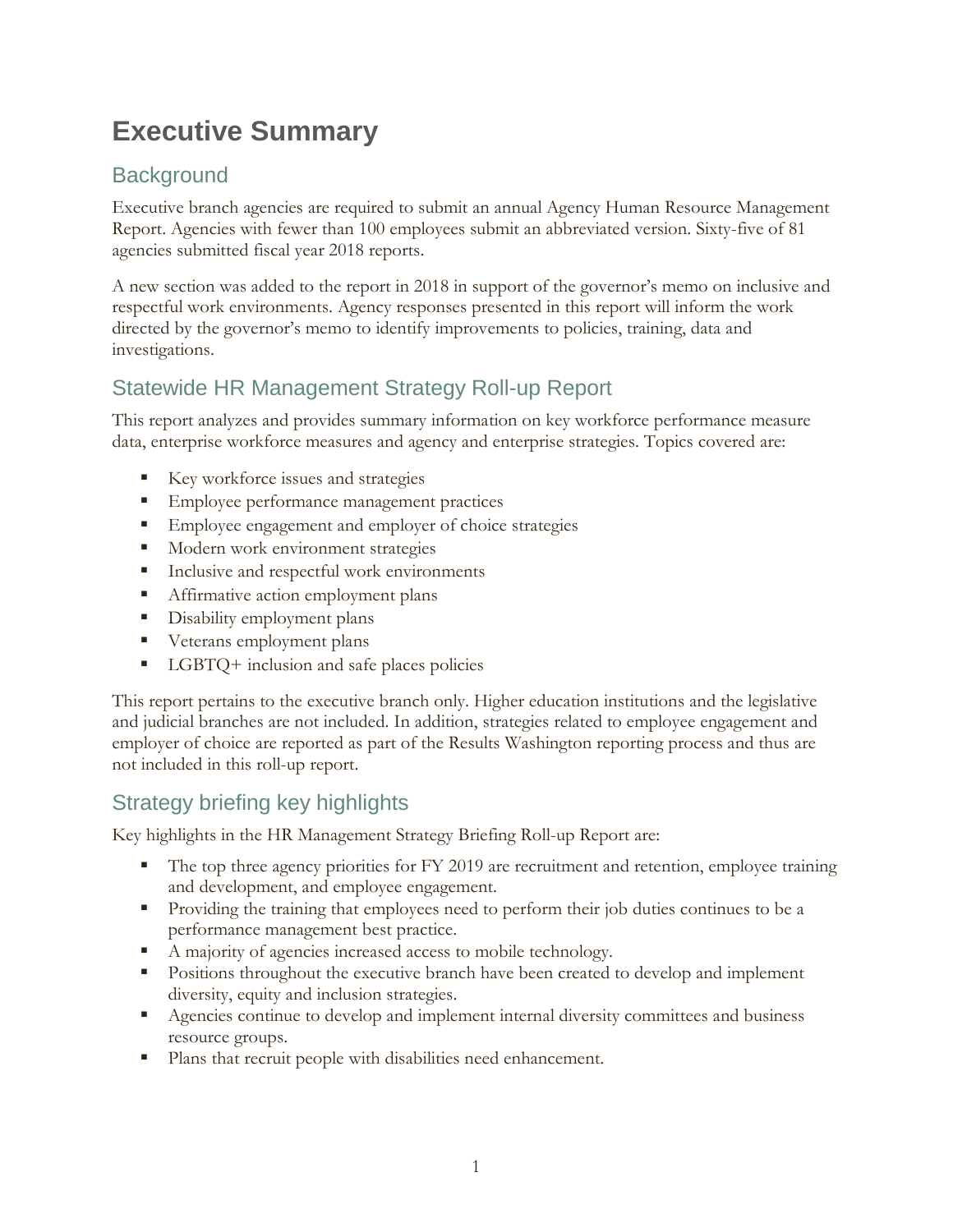- Effective veteran employment plans should not be limited to participation in the statewide Veterans Employee Resource Group.
- A majority of agencies do not have policies related to the inclusion of LGBTQ+ employees.

For questions about the Statewide HR Management Strategy Briefing Roll-up Report, contact shrplanning@ofm.wa.gov.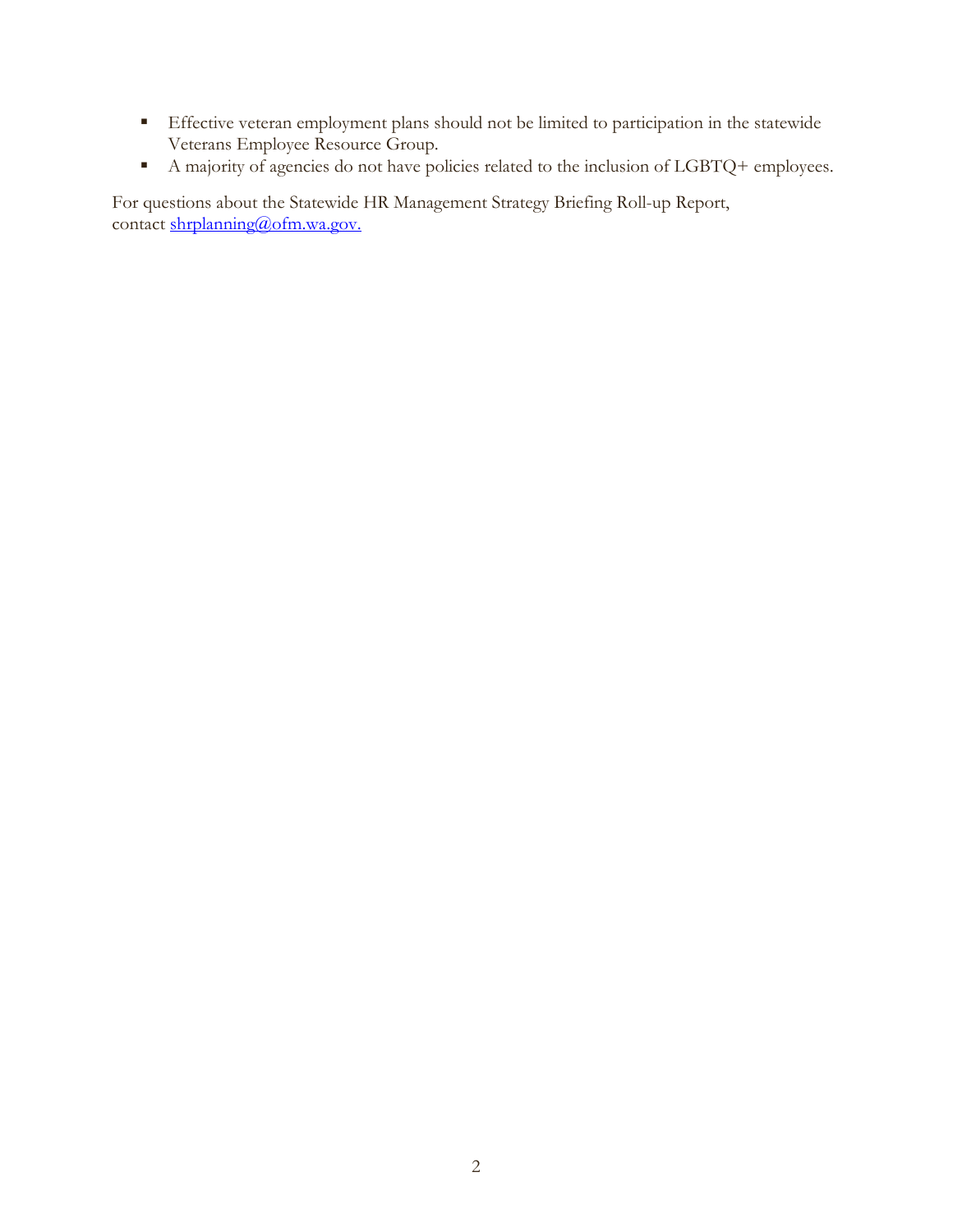# <span id="page-4-0"></span>**Key Workforce Strategies**

### Brief summary

- Creating a culture that attracts and retains the best employees (recruitment and retention) continues to be the most-reported workforce planning challenge for the upcoming fiscal year.
- Agencies are striving to be an employer of choice and prioritizing workforce-related initiatives.

*The top three agency priorities for FY 2019 are recruitment and retention, employee training and development, and employee engagement.*

### **Background**

Agencies were asked to outline their strategies to mitigate key workforce challenges. The top three strategies were:

- Recruitment and retention (28 of 39 agencies reporting)
- Employee training and development (23 of 39 agencies reporting)
- Employee engagement (21 of 39 agencies reporting)

The percentage of the workforce 34 years old and younger continues to increase, albeit slowly. At the same time, the percentage of the workforce aged 50 and older continues to decrease, but at a faster rate.

#### The Number of Millennials and Gen X in the Workforce Continues to Increase**.**

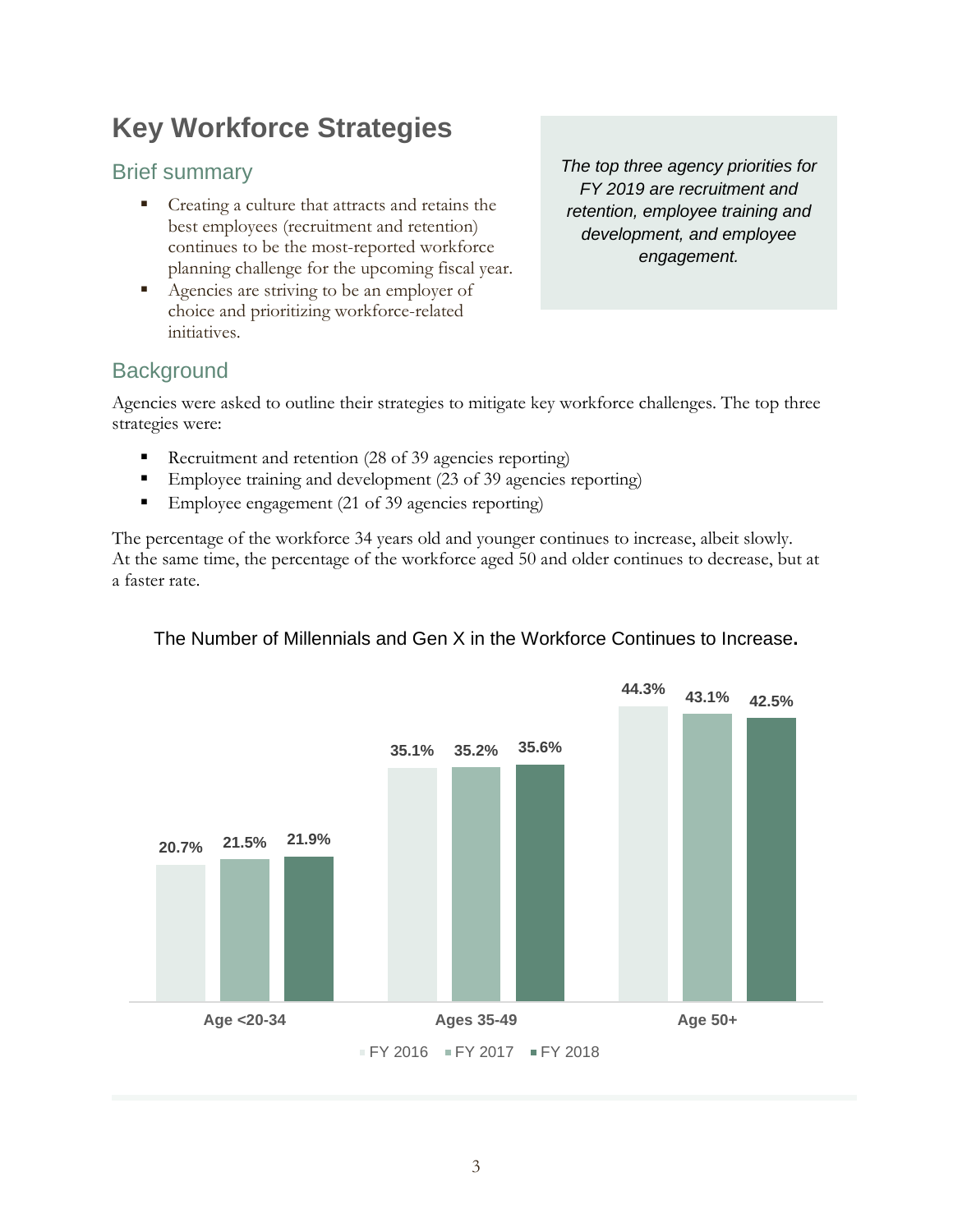In FY 2018, the average age of retirees was 64 and the median age of the workforce was 47. Based on the age distribution, we can still reasonably assume that within the next 10 years, many executive branch employees will retire. Most notably, there has been a slight increase in the percentage of employees ages 65 and older, which is a bit lower than last year's total. Nonetheless, 11.4 percent of our workforce could be considered eligible to retire in the next five years.

| Aqe 50+' |           |         |           |         |           |         |         |
|----------|-----------|---------|-----------|---------|-----------|---------|---------|
|          | $50 - 54$ |         | $55 - 59$ |         | $60 - 64$ |         | $65+$   |
| FY 2017  | FY 2018   | FY 2017 | FY 2018   | FY 2017 | FY 2018   | FY 2017 | FY 2018 |
| 13.1%    | 12.9%     | 14.1%   | 13.7%     | 11.6%   | 11.4%     | 4.3%    | 4.5%    |

### Workforce demographic trends

Unlike previous years where there has been a slight increase in the percentage of the workforce identifying as people of color and people with disabilities, this fiscal year both of these groups decreased. Additionally, the number of veterans in the workforce continues to decline. Finally, the percentage of women in the workforce increased very slightly.

| Head Count by Demographic Group |         |         |                 |         |                        |         |                                 |
|---------------------------------|---------|---------|-----------------|---------|------------------------|---------|---------------------------------|
| Women                           |         |         | <b>Veterans</b> |         | <b>People of Color</b> |         | <b>People with Disabilities</b> |
| FY 2017                         | FY 2018 | FY 2017 | FY 2018         | FY 2017 | FY 2018                | FY 2017 | FY 2018                         |
| 52.2%                           | 52.5%   | 8.9%    | 8.2%            | 20.2%   | 19.6%                  | 3.2%    | $3.1\%$                         |

### Summary of strategies

#### **Enterprise strategies**

- The full implementation and support of five statewide business resource groups have provided opportunities for subject matter experts and those with a lived identity within a particular group to provide actionable recommendations to State HR on the recruitment, retention and inclusion of minority populations.
- **The Statewide Diversity, Equity and Inclusion Council will host a statewide summit on** advancing this work by building community and competency among professionals and leaders in the executive branch workforce.
- Continue the use of HR governance committees and enterprise-wide work groups such as the Talent Management Council to identify and help resolve issues on recruitment, retention, inclusion and engagement of our workforce.

#### **Contact information:**

Cassie Bordelon, statewide planning and strategy specialist Office of Financial Management, State Human Resources Division [Cassie.Bordelon@ofm.wa.gov|](mailto:cassie.bordelon@ofm.wa.gov)360-480-1799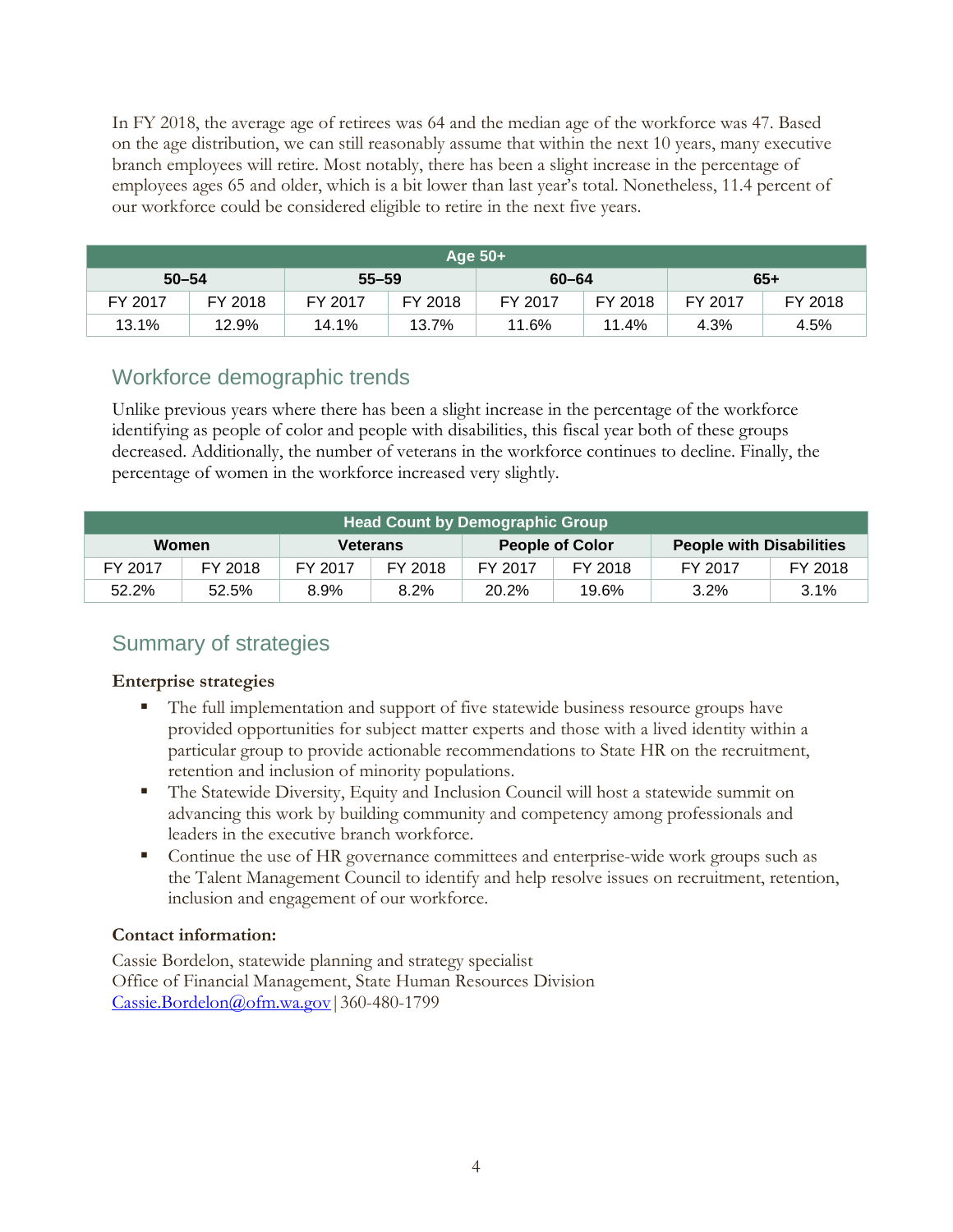# <span id="page-6-0"></span>**Employee Performance Management**

### Brief summary

- Agencies reported significant increases in both completed performance expectations and evaluations.
- More than 65 percent of agencies use the standard statewide performance development plan.

*Providing the training employees need to perform their job duties continues to be a performance management best practice.*

### **Background**

Performance development plans, or PDPs, provide written expectations and assessments of an employee's demonstrated key results and competencies. [WAC 357-37](https://apps.leg.wa.gov/wac/default.aspx?cite=357-37) requires performance feedback for classified employees at least annually. Many agencies also provide reviews for exempt and management service employees.

#### Which form does your agency use for performance expectations and evaluations?



### Summary of strategies

#### **Agency strategies**

- Provide the training employees need to perform their job duties.
- Define how each employee's work contributes to the mission of the agency.
- Develop and communicate employee goals that clearly define the work to be done.
- Set goals and establish a performance plan.
- Conduct regular and frequent coaching.

#### **Enterprise strategies**

- State HR and several agencies continue to use insights from the Employee Engagement Survey to improve the employee development and evaluation process. In particular, agencies used responses from survey questions on work connected to goals and ongoing feedback.
- The State HR Choice Performance Confirmation program recognizes agencies for performance management programs that develop employees and enhance a performancebased culture.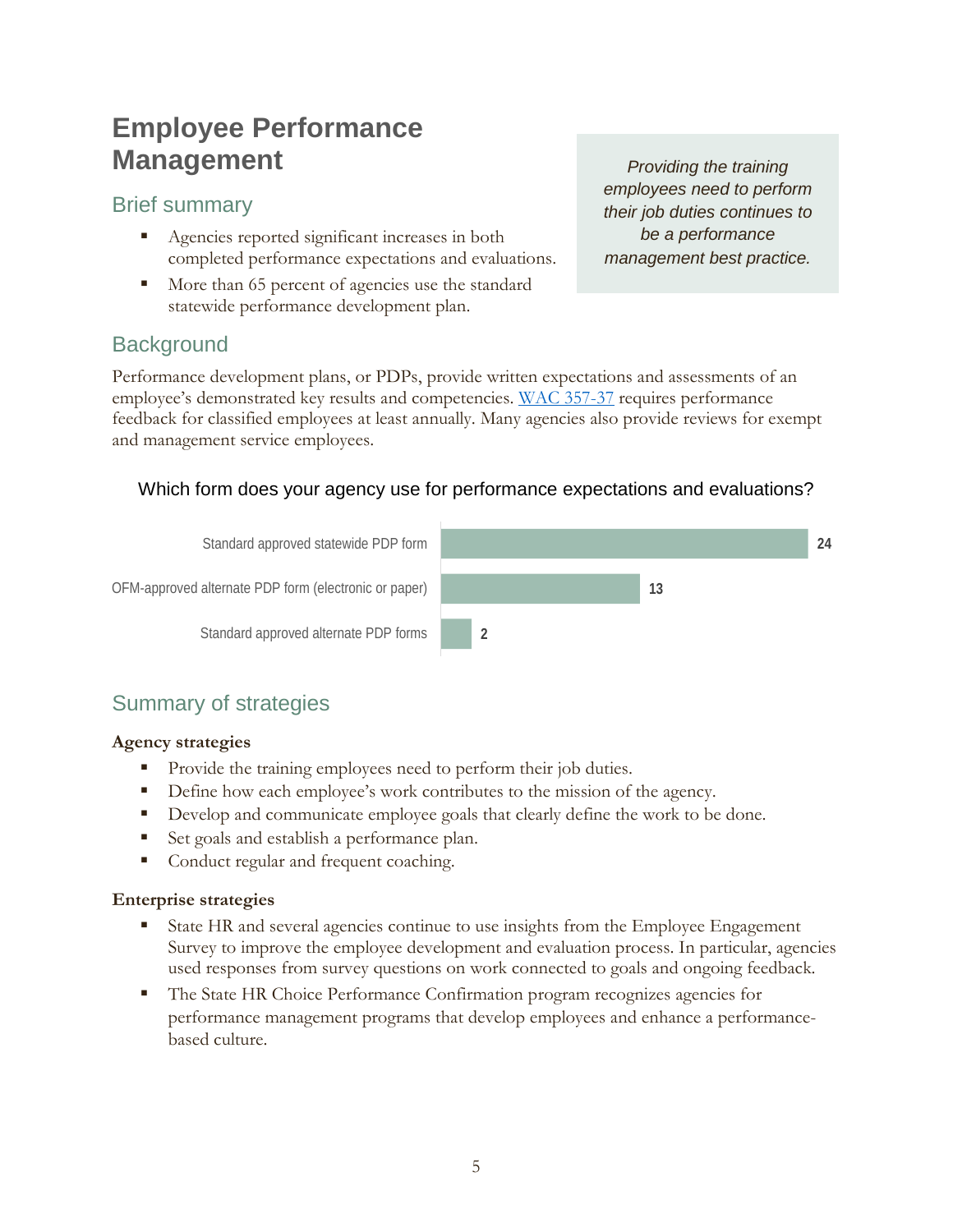#### **Agency successes**

- The Department of Ecology trains supervisors and managers on how to complete position descriptions and conduct meaningful evaluations and expectations.
- The Department of Revenue identifies and measures annual performance contracts for senior-level leaders tied to agency goals and outcomes. New supervisors learn how to coach, mentor and conduct performance evaluations.
- The State Lottery Commission's Choice Performance Confirmation plan was approved.

#### **Next steps**

- Work with agencies to create new and innovative tools and resources for supervisors and managers to ensure employees understand their role in the agency's success.
- Follow up with agencies to increase awareness of the approval process for using an alternate performance development plan form.
- Market the Choice Performance Program and continue to help agencies apply.

#### **Contact information:**

Don Chavez, statewide planning and strategy specialist Office of Financial Management, State Human Resources Division [Don.Chavez@ofm.wa.gov|](mailto:Don.Chavez@ofm.wa.gov)360-407-4125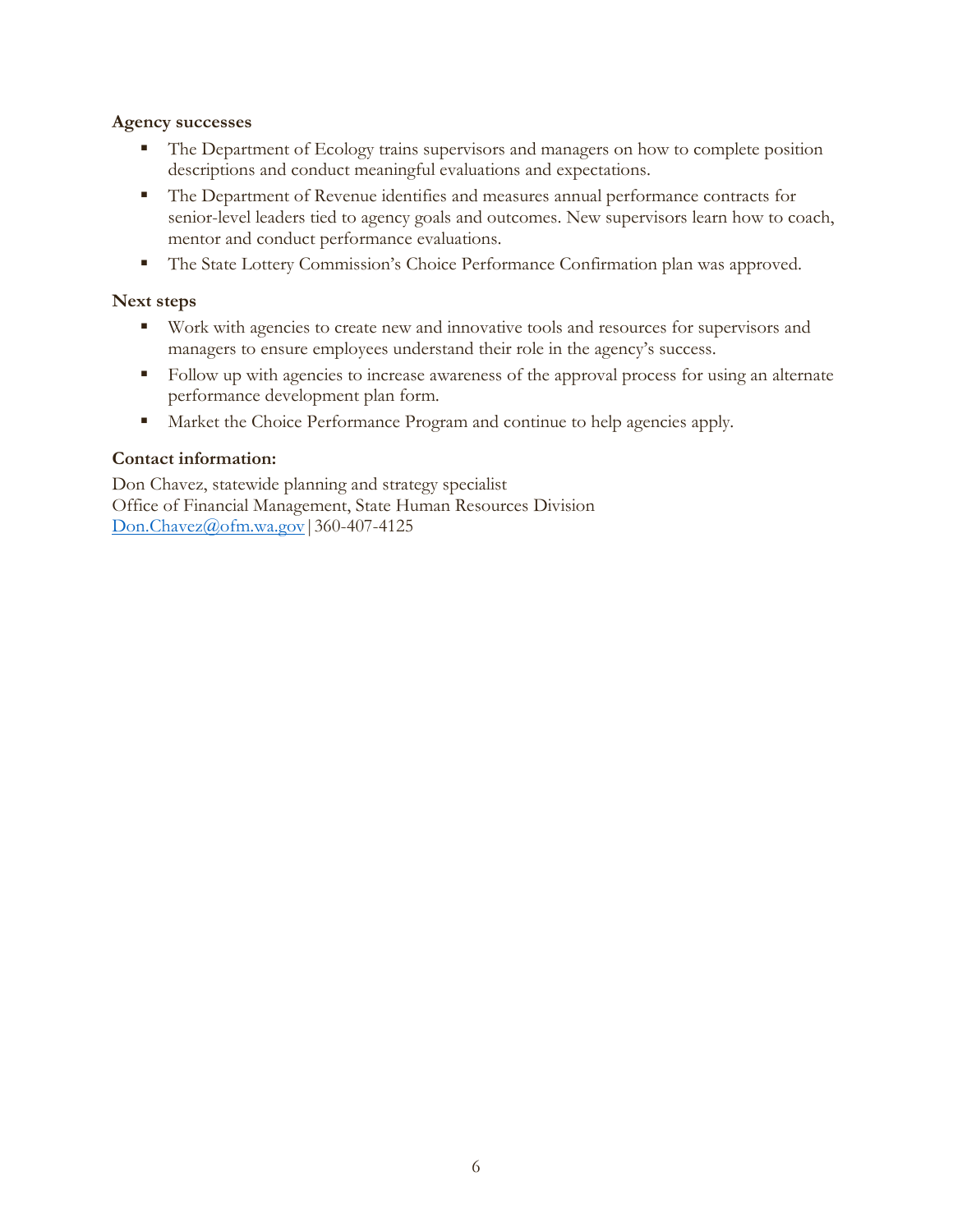# <span id="page-8-0"></span>**Modern Work Environment**

### Brief summary

- Incompatibility with the type of work remained the most-reported barrier (29 of 39 agencies reporting).
- Budget limitations was the second most-reported barrier (20 of 39 agencies reporting).

### **Background**

Washington's modern workplace strategy initiative is an effort directed by Gov. Inslee through [Executive Order 16-07.](https://www.governor.wa.gov/sites/default/files/exe_order/eo_16-07.pdf) It is led by the Office of Financial Management to help agencies identify, experiment with and adopt innovative ways to support business by modernizing the physical environment, providing greater workplace flexibility and enabling a more mobile workforce.

#### Top Responses to the Question: Please select the strategies your agency implemented in fiscal year 2018.



*A majority of agencies increased access to mobile technology in FY 2018.*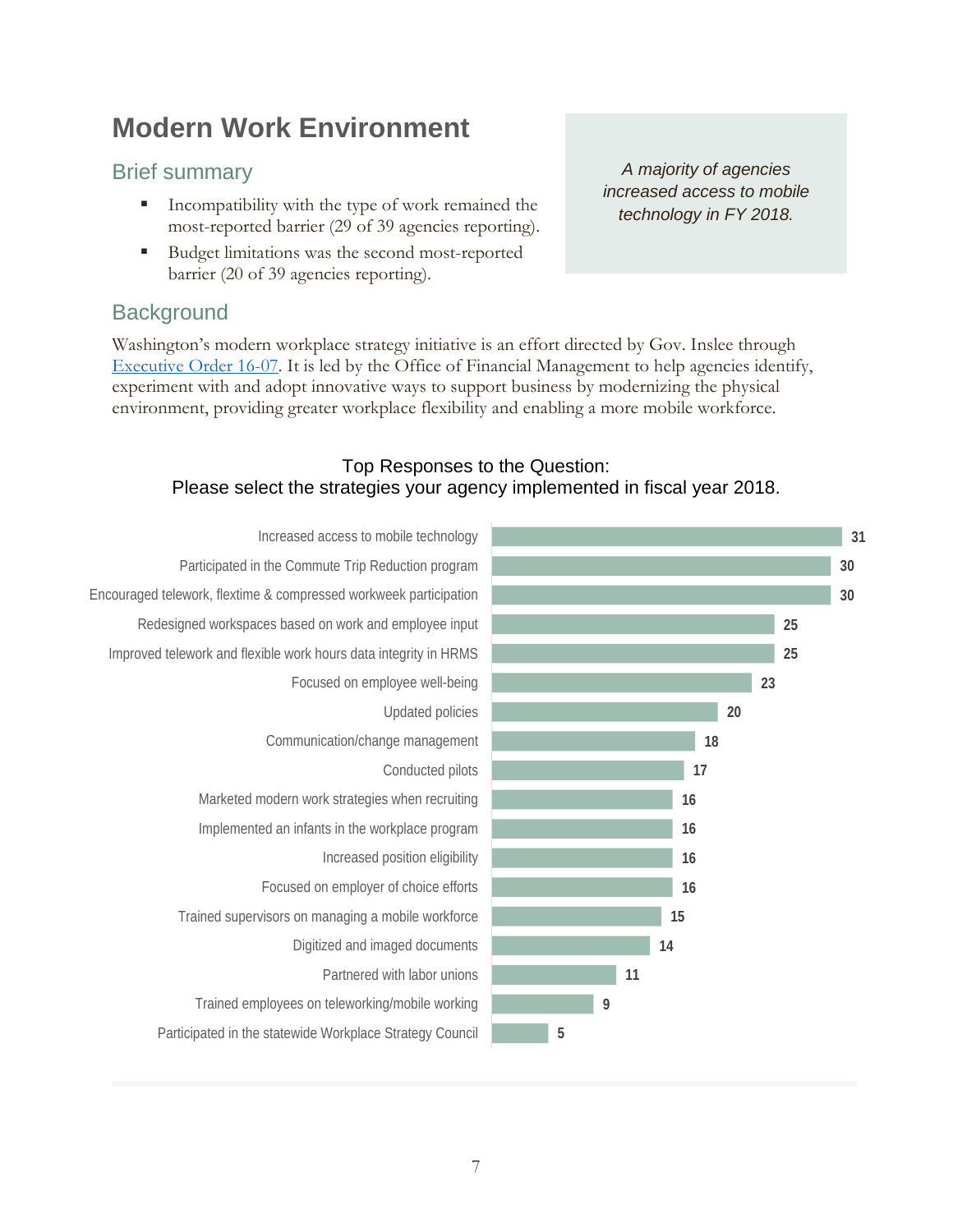### Summary of strategies

#### **Agency strategies**

- During FY 2018, agency strategies included increasing access to mobile technology, encouraging employee participation and redesigning workspaces based on the work and employee input.
- In FY 2019, agencies plan to enhance employee well-being, increase communication and use change management. Agencies plan to continue efforts in redesigning workspaces based on employee input.

#### Top Responses to the Question:

#### Please select the strategies your agency intends to work on to implement this executive order.

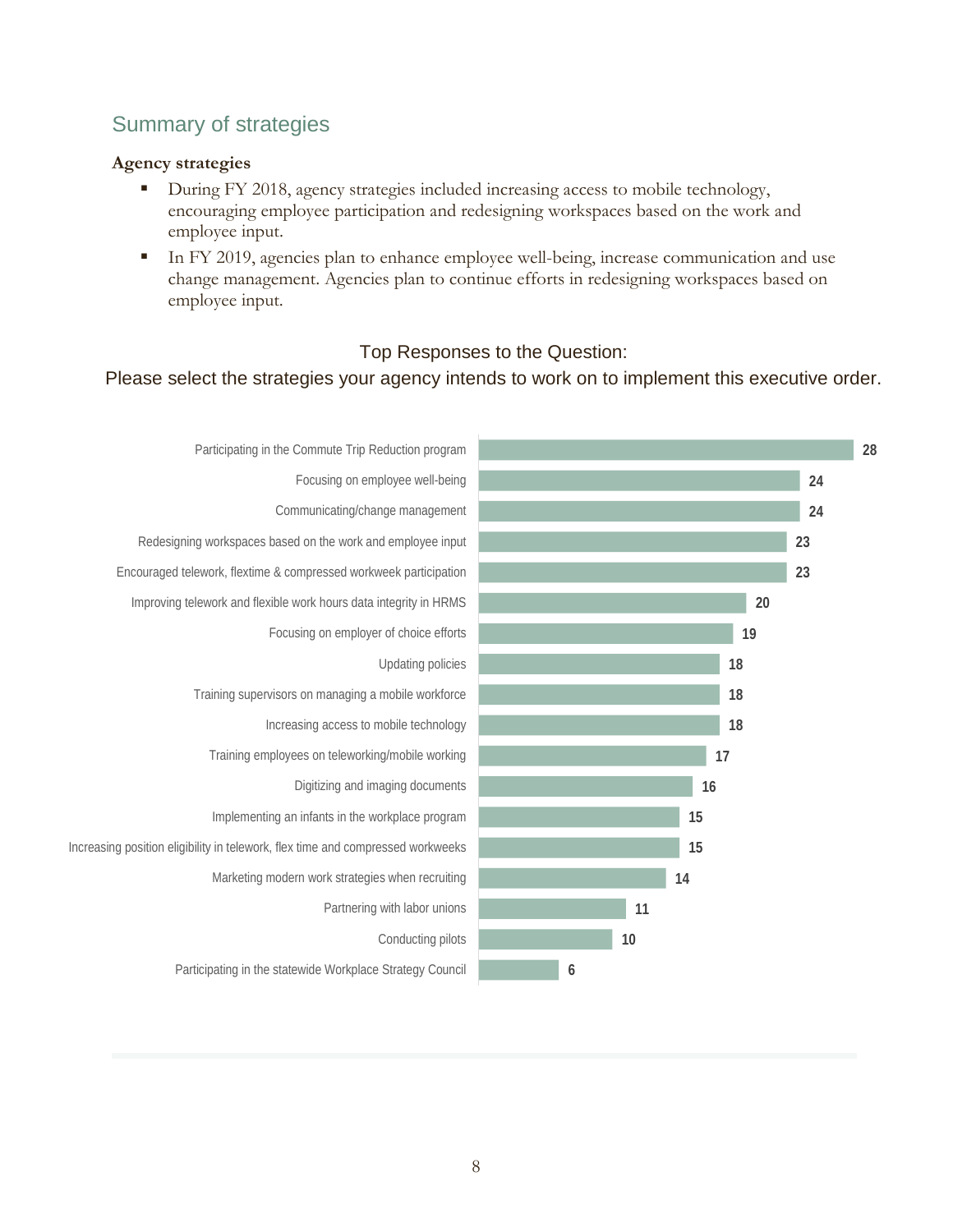#### **Enterprise strategies**

- Work with agencies to increase access to mobile technology (such as WebEx and Skype for Business), allowing employees to participate in meetings from remote locations.
- **Promote use of a mobile work center in downtown Seattle for all state employees, regardless** of agency. Users of the center report higher productivity and job satisfaction.
- Continue support for agency supervisors by promoting the use of a mobile work for supervisors e-learning course through the Department of Enterprise Services.

#### **Agency successes**

- The Department of Retirement Systems promoted flexible and compressed workweek schedules. Employee Engagement Survey scores show that 77 percent of employees are satisfied or very satisfied with workplace flexibility.
- The Department of Natural Resources, Department of Ecology, State Lottery Commission, Office of Superintendent of Public Instruction and Washington State Patrol piloted infantsat-work programs, reporting positive feedback and plans to continue the program.

#### **Additional detail**

- A variety of mobile work resources are available on OFM's [Modern Work Environment](https://ofm.wa.gov/facilities/building-modern-work-environment) webpage.
- Agency participation rates are posted to the [Results Washington Goal 5](http://results.wa.gov/what-we-do/measure-results/efficient-effective-accountable-government/goal-map) website.

#### **Contact information:**

Cherie L. Willhide, organizational culture consultant Office of Financial Management, State Human Resources Division [Cherie.Willhide@ofm.wa.gov|360-407-4176](mailto:Cherie.Willhide@ofm.wa.gov%7C360-407-4176)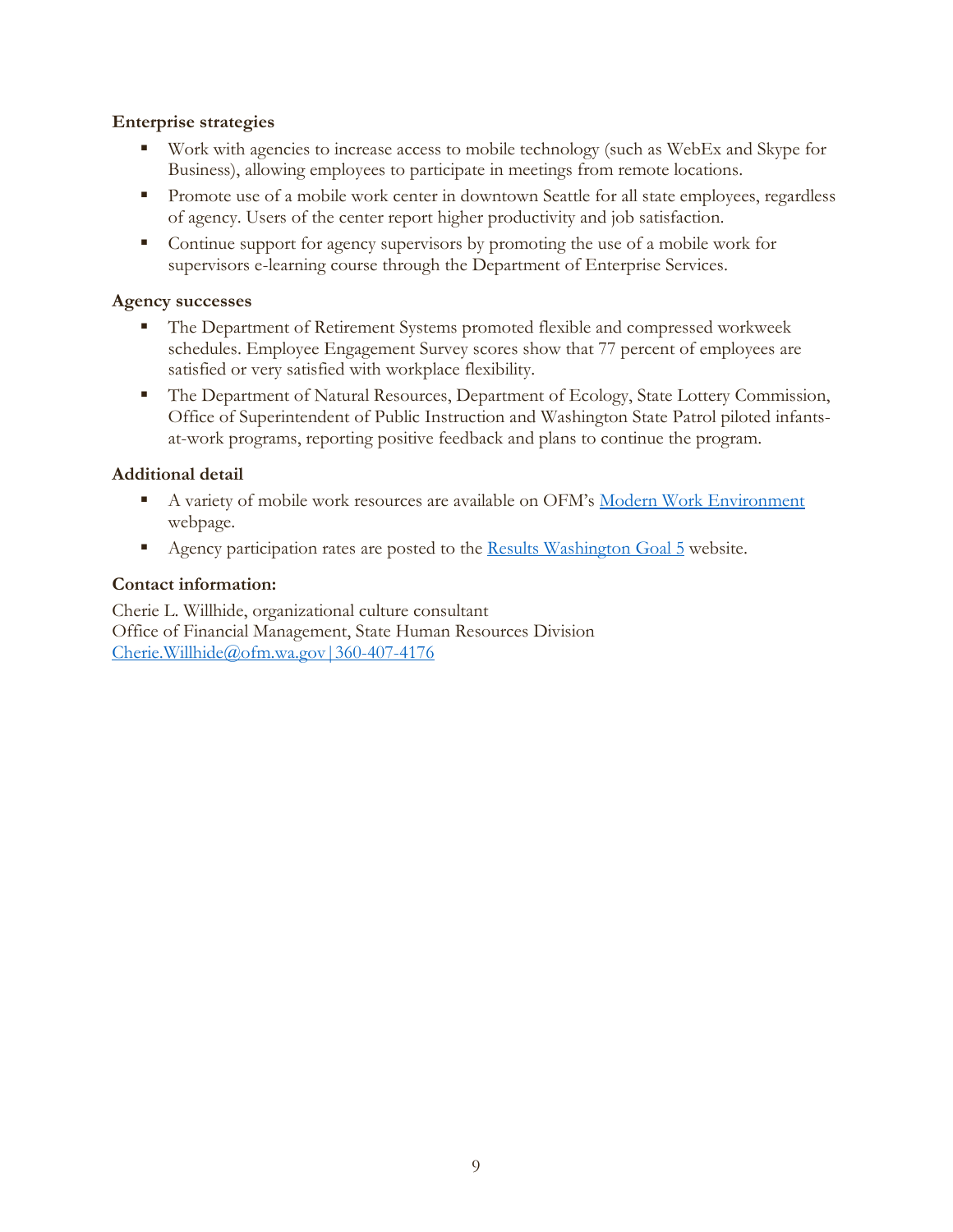# <span id="page-11-0"></span>**Inclusive and Respectful Work Environments**

Brief summary

- Tracking required training can be difficult.
- Agencies report varying types of policies related to diversity, equity and inclusion.
- **Most agencies review and update their policies every** three to five years.
- Most agencies report training staff and creating or improving procedures as the best way to address barriers to the resolution of complaints and personnel investigations.

### **Background**

In the spring of 2018, Gov. Inslee's memo directed agencies to review policies, track compliance with required training and create three committees, composed of agency representatives, to work on policies, training and data/investigations. To drive the work of these committees, new questions were added to the 2018 Human Resources Management Report to gather baseline data.

Building work environments that are respectful, supportive and inclusive to everyone requires intentional effort on multiple fronts. Agencies must create environments that engage, motivate and support staff doing their best work. Agencies must also address problems that stand in the way of respectful work environments and promote diversity, equity and inclusion in services provided.

### New employee onboarding strategies

For new employees, the respectful work environment begins with an introduction to agency culture. The top three strategies that agencies incorporated in the onboarding process were:

- Ensure new hires are aware of policies and procedures for raising concerns and filing complaints about their work environment (61 of 65 agencies reporting).
- **Encourage managers to create onboarding plans with regular check-ins (42 of 65 agencies** reporting).
- Integrate diversity, equity and inclusion in onboarding sessions (34 of 65 agencies reporting).

### Required training

Employees must know what is expected of them at work. Most agencies reported compliance with required trainings but several reported staff turnover, training and budget limitations as barriers. Several agencies reported plans to schedule diversity awareness training for all staff during FY 2019.

*Positions throughout the executive branch have been created to develop and implement diversity, equity and inclusion strategies.*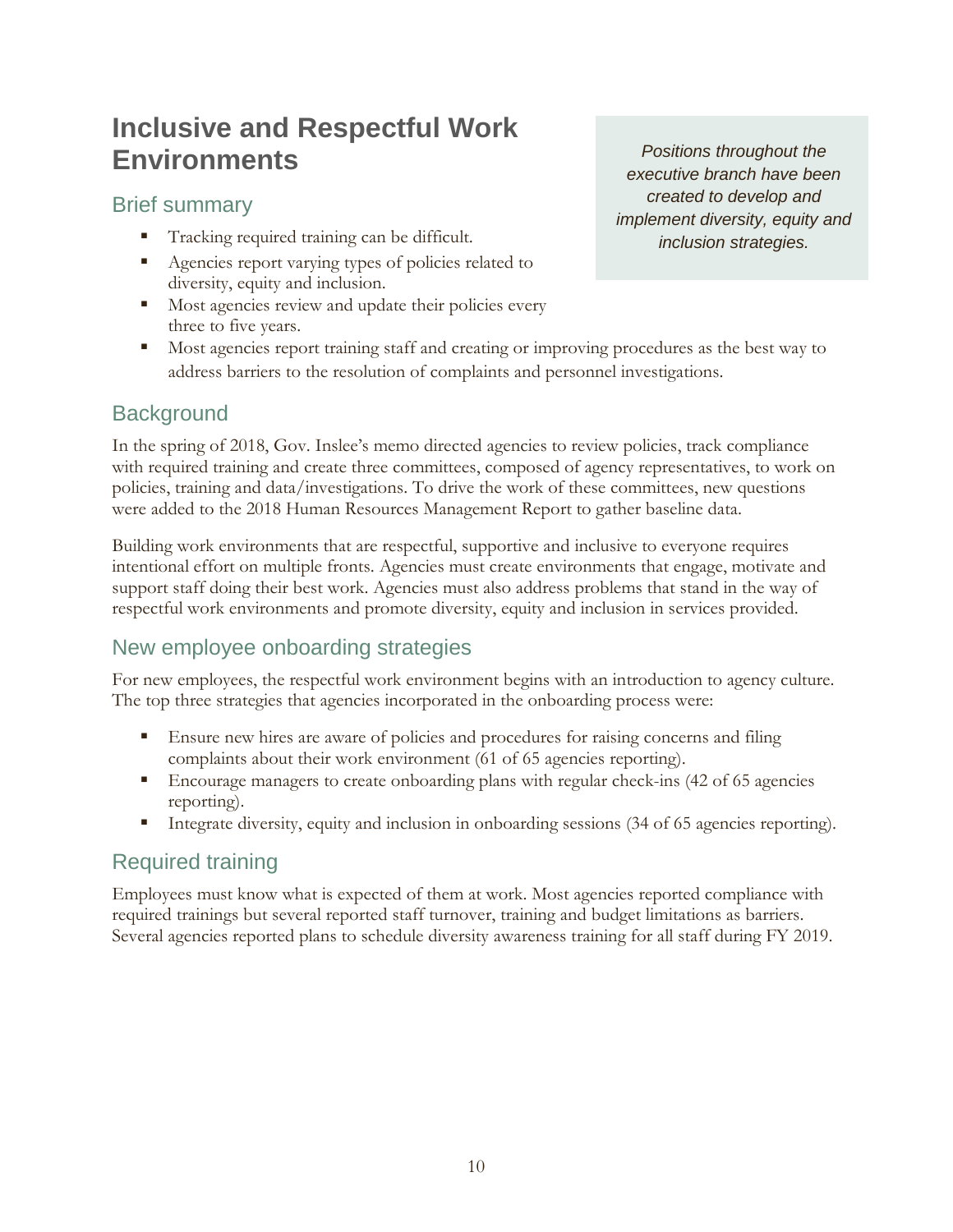### Policies

Policies must be in place to address desired behaviors to build a respectful workplace. Agencies reported whether their HR policies contained language related to sexual harassment prevention, discrimination, affirmative action, reasonable accommodation, equal employment opportunity, workplace behavior/civility and diversity and inclusion. All agencies have sexual harassment prevention policies. This is unsurprising because agencies are legally obligated to have this type of policy. However, only 58 percent of agencies report having a policy with specific diversity and inclusion language.

The Diversity, Equity and Inclusion Policy Committee will use this data as a baseline for the recommendation of enterprise-wide policies. The committee will then develop model policies and work with agencies to adopt them.

### Complaints and investigations

Agencies must address problems that stand in the way of respectful work environments so employees have confidence that their work environment concerns will be taken seriously and addressed appropriately.

Twenty-nine percent of agencies reported no barriers to the resolution of complaints and personnel investigations. The most-reported barriers to resolution were workload/resources, no process to track complaints/investigations and the lack of trained investigators.

The Diversity, Equity and Inclusion Data and Investigations Committee will improve how employee complaints and personnel investigations are handled. The committee will increase leadership oversight and create best practices so employees have confidence that their work environment concerns will be taken seriously and addressed appropriately. When asked how they could address these barriers, the most common response was to train staff and create or review procedures.

#### **Next steps**

- **Agencies will need to ensure that their committee members and liaisons are introduced and** collaborating internally so leadership is aware of each respective group's contributions.
- Business resource groups may be asked, on occasion, to provide input or feedback on recommendations, tools and resources developed by the council or committees.
- State HR will continue to explore ways to build collaboration among the council, committees, business resource groups, Talent Management Council and HR governance groups.

#### **Contact information:**

Cassie Bordelon, statewide planning and strategy specialist Office of Financial Management, State Human Resources Division [Cassie.Bordelon@ofm.wa.gov|360-480-1799](mailto:Cassie.Bordelon@ofm.wa.gov%7C360-480-1799)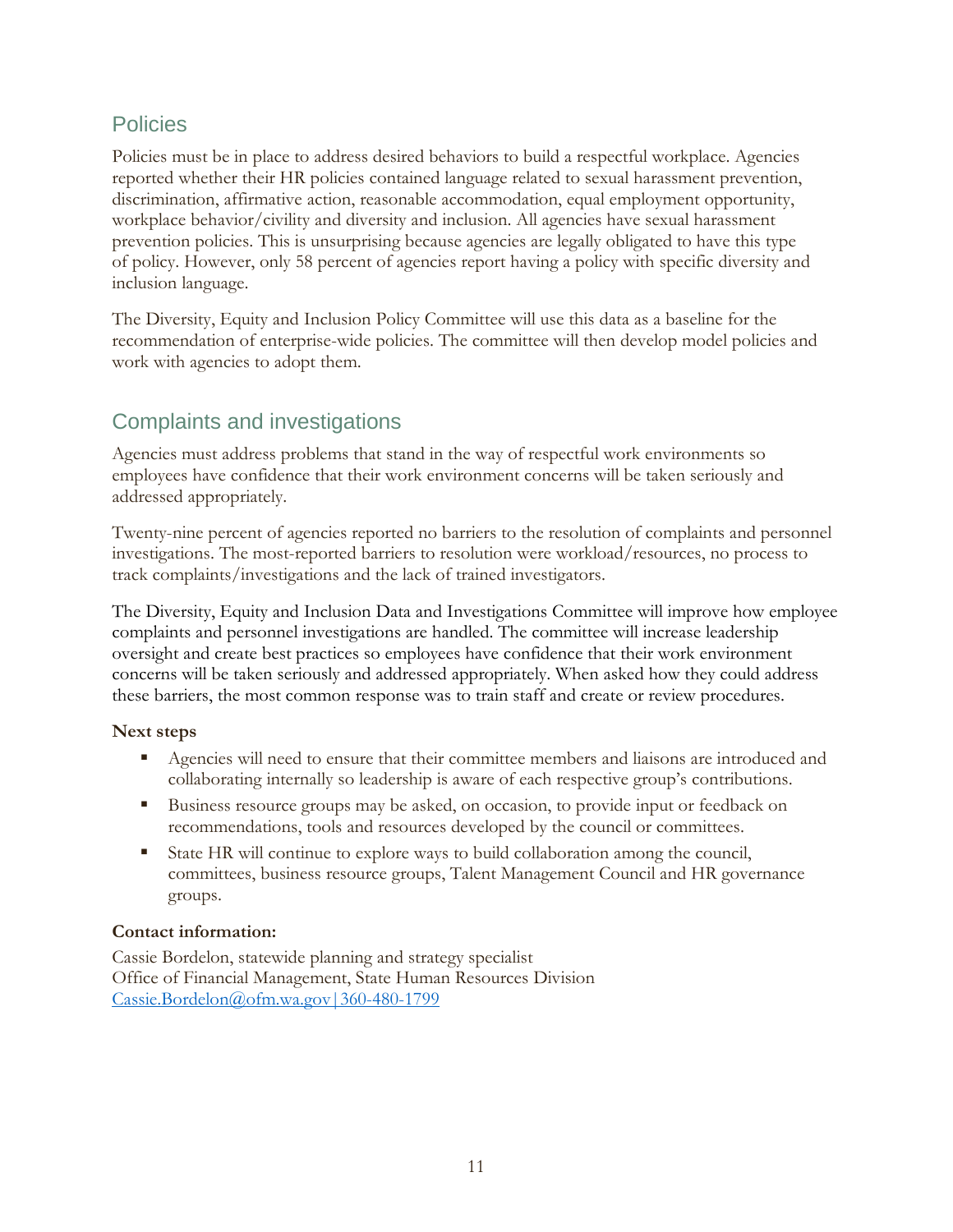# <span id="page-13-0"></span>**Workforce Diversity and Inclusion**

### Brief summary

- The percentage of people of color employed by the state decreased slightly in FY 2018 and continues to fall below the percentage in the population.
- Agencies continue to develop and implement internal diversity committees and business resource groups.

*Agencies increased efforts to develop and implement diverse business resource groups.*

### **Background**

[Executive Order 12-02](https://www.governor.wa.gov/sites/default/files/exe_order/eo_12-02.pdf) requires executive branch agencies to develop an annual affirmative action plan for addressing underrepresentation of women, people of color, persons with disabilities and veterans.



The Percentage of People of Color Employed by the State Compared to the Percentage in the Population.

\*American Community Survey, conducted by the U.S. Census Bureau. Includes Washington population 16 and older.

### Summary of strategies

#### **Agency strategies**

- Conduct targeted outreach to diverse job seekers.
- Promote and support internal diversity committees and employee resource groups.
- Use social media for outreach and recruitment.
- **Participate in enterprise-wide diverse business resource groups.**
- Track diverse applicants through the recruitment process to see where candidates drop out.
- **Offer diversity awareness training for hiring managers.**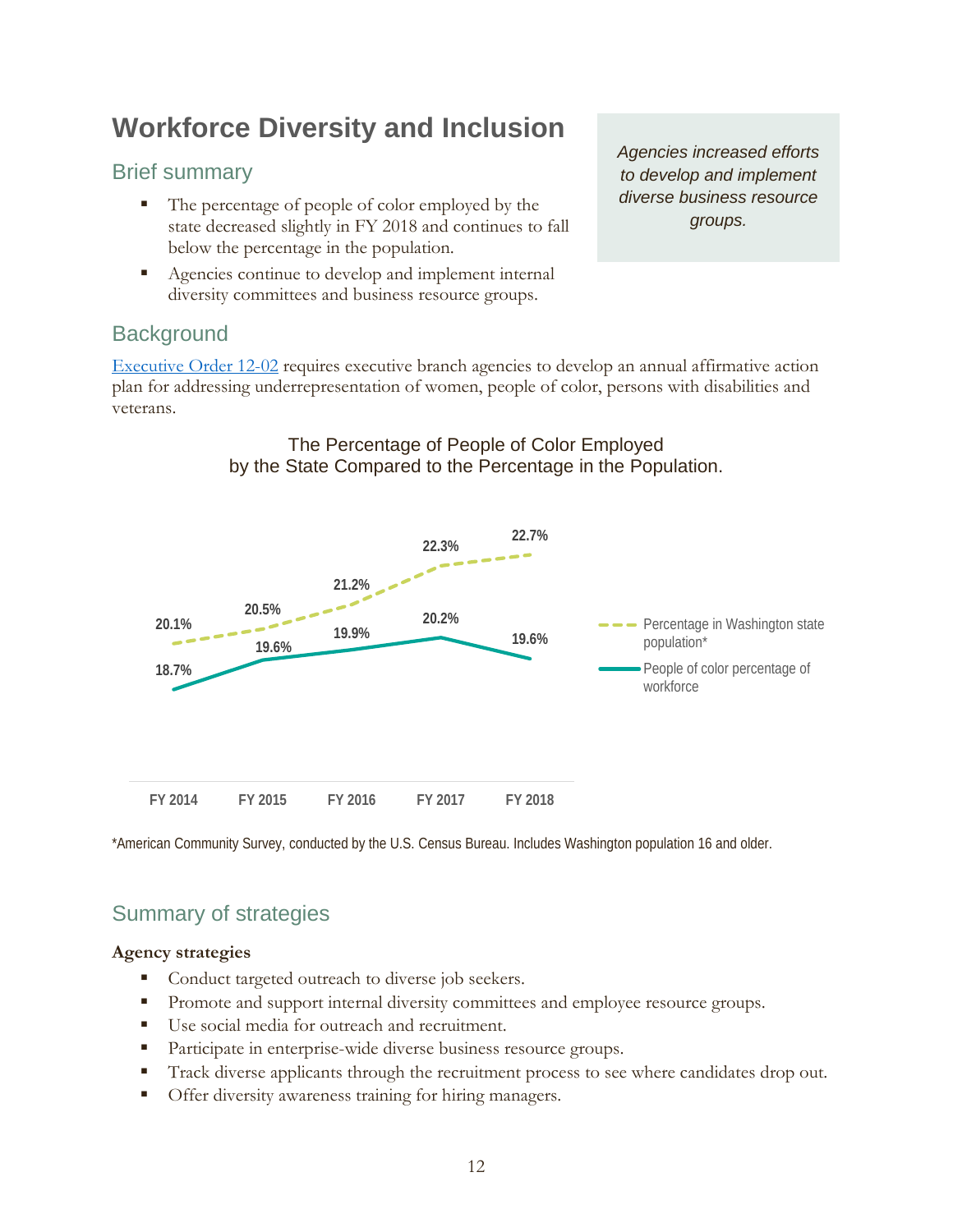#### **Enterprise strategies**

- State HR will continue to provide agencies with semi-annual affirmative action utilization reports as well as regular training, coaching and strategy consultation.
- State HR will continue to coordinate enterprise strategies on employment of veterans, people with disabilities and people of color.
- State HR will continue to support LGBTQ+, immigrant, Latino and disability business and employee resource groups.
- State HR will work closely with the Diversity, Equity and Inclusion Innovations Council to assist agencies with strategy recommendations and best practices on creating a more diverse, equitable and inclusive workforce.



### Workforce Diversity Compared to Percentage in Population.

\*American Community Survey, conducted by the U.S. Census Bureau.

#### **Agency successes**

- The Department of Labor and Industries began using an online tool to help hiring managers and recruiters create interview questions based on job-specific competencies to help manage unconscious bias in recruitment. The online tool also generates evaluation tools.
- **The Department of Ecology trained hiring managers to capture applicant diversity data in** the online recruiting system. This allows HR to generate applicant demographic reports that inform outreach efforts.
- By focusing recruitment efforts, WaTech increased the representation of women in IT positions compared to the previous fiscal year.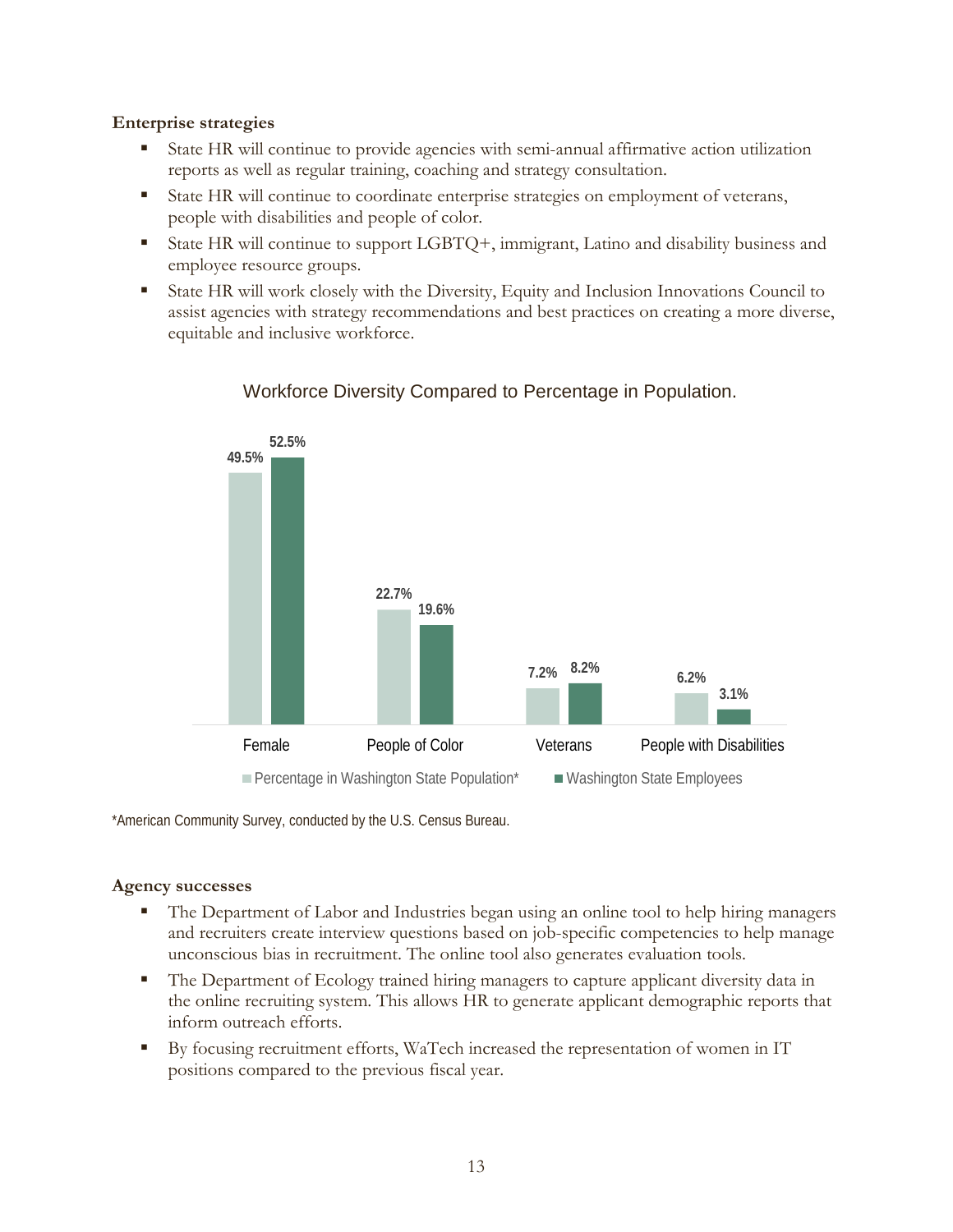#### **Next steps**

 State HR and the Diversity, Equity and Inclusion Council will continue to provide feedback and recommendations to agencies.

#### **Contact information:**

Altavia Jones, diversity, equity and inclusion innovations strategist Office of Financial Management, State Human Resources Division Altavia.Jones@ofm.wa.gov 360-407-4131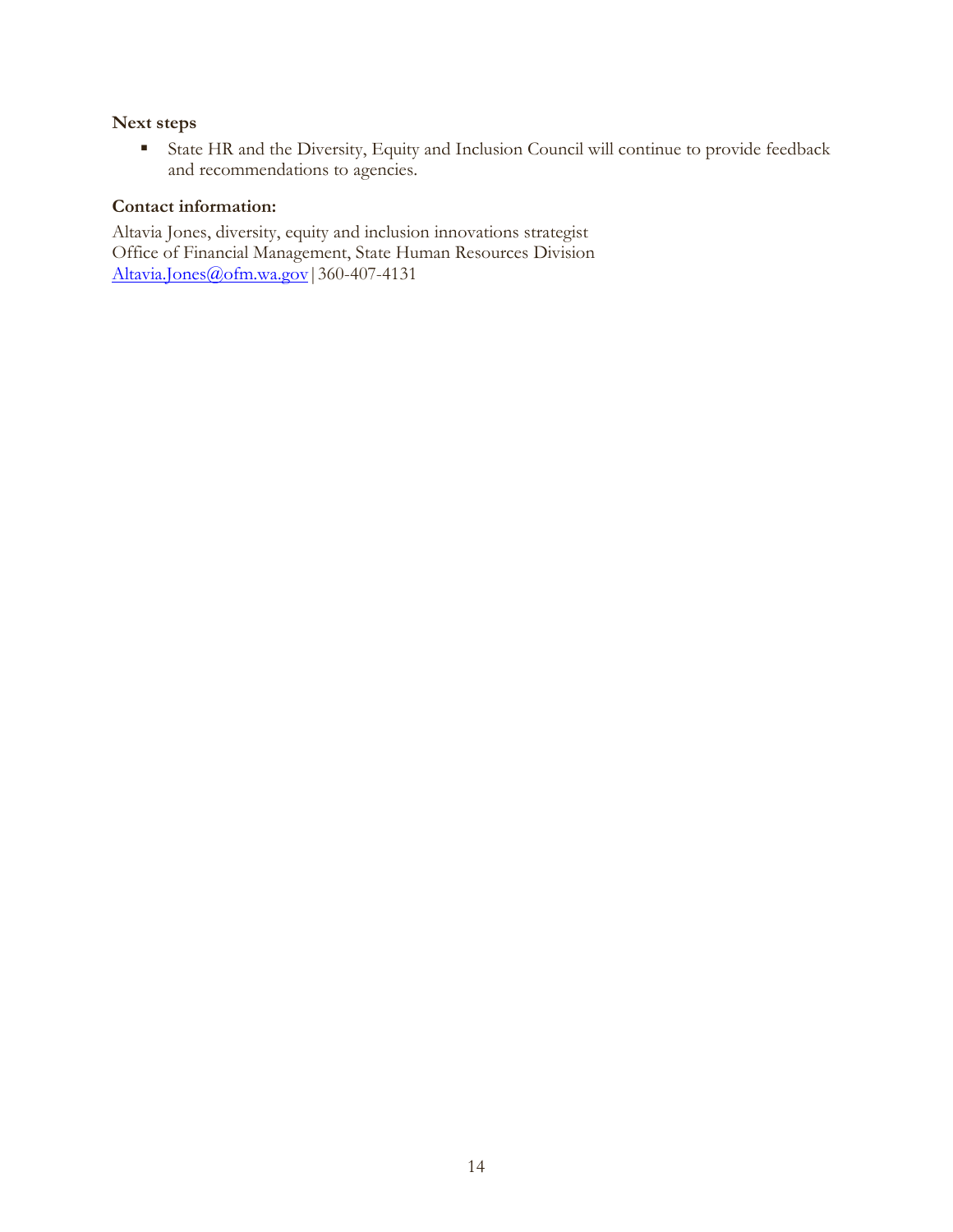# <span id="page-16-0"></span>**People with Disabilities**

#### Brief summary

*Plans to recruit people with disabilities need enhancement.*

- The percentage of people with disabilities in the workforce continues to fall short of the 5 percent goal set by [Executive Order 13-02.](https://www.governor.wa.gov/sites/default/files/exe_order/eo_13-02.pdf)
- Agencies need to provide an environment of respect and inclusion to ensure employees feel safe to disclose disabilities.

### **Background**

Executive Order 13-02 requires executive branch agencies to develop an annual employment plan for addressing underrepresentation of people with disabilities. There are 1,970 employees who identify as having a disability (53 fewer employees than in FY 2017), or just 3.1 percent of the workforce. This number is well below the 6.2 percent total in the Washington state population.

#### The Percentage of People with Disabilities Employed by the State Compared to the Percentage in the Population.



\*American Community Survey, conducted by the U.S. Census Bureau. Includes Washington civilian labor force.

People with disabilities are leaving the workforce at higher rates than those at which they are being hired.



### People with Disabilities Turnover Rate Exceeds Hire Rate.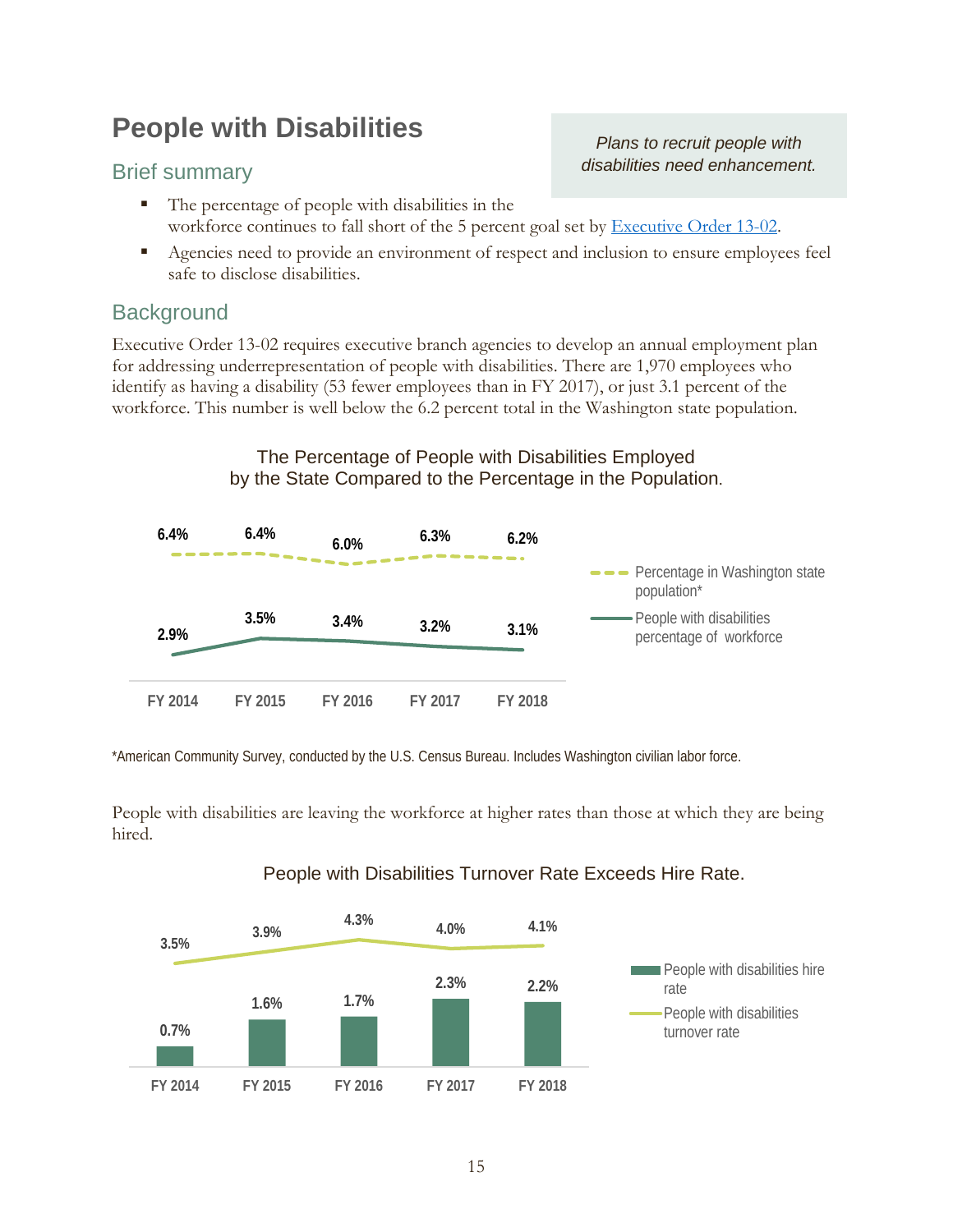### Summary of strategies

#### **Agency strategies**

- **Participate in the state's Supported Employment Program, which provides paid competitive** employment opportunities for individuals with disabilities.
- **Create recruitment plans that target people with disabilities.**
- Build stronger relationships with the Department of Social and Health Services Division of Vocational Rehabilitation and the Department of Services for the Blind to access resources for recruitment and retention.
- Resurvey employees to encourage self-reporting and improve the integrity of disability and hiring data.
- Support employee resource groups and enterprise-wide business resource groups.

#### **Enterprise strategies**

- State HR will collaborate with the Division of Vocational Rehabilitation to assist agencies in recruiting and retaining employees in supported employment positions.
- State HR will provide guidance on resurveying employees to improve the integrity of disability employment data and look at other options to address employee concerns about self-disclosing disability information and difficulty in reporting.
- State HR created an enterprise-wide business resource group, the Disability Inclusion Network, to identify the experience, values and knowledge of people with disabilities in state government.

#### **Agency successes**

- The Department of Financial Institutions continues to collaborate with the Division of Vocational Rehabilitation and Services for the Blind to expand applicant pools of people with disabilities. As a result of these recruitment efforts, the percentage of people with disabilities increased to 7.9 percent, more than twice the rate of the executive branch.
- The Department of Licensing's percentage of people with disabilities increased from 3.1 percent in FY 2017 to 7.5 percent in FY 2018. The increase follows an effort that encouraged employees to share their experiences living with a disability. The agency has a disability and inclusion group to create inclusive environments for employees and offer training to educate supervisors and managers on how to recruit people with disabilities.

#### **Next steps**

Conduct quarterly milestone reviews at the employment plan coordinators meetings.

#### **Contact information:**

Tammy Pitre, workforce planning and strategy specialist Office of Financial Management, State Human Resources Division [Tammy.Pitre@ofm.wa.gov|](mailto:Tammy.Pitre@ofm.wa.gov)360-407-4127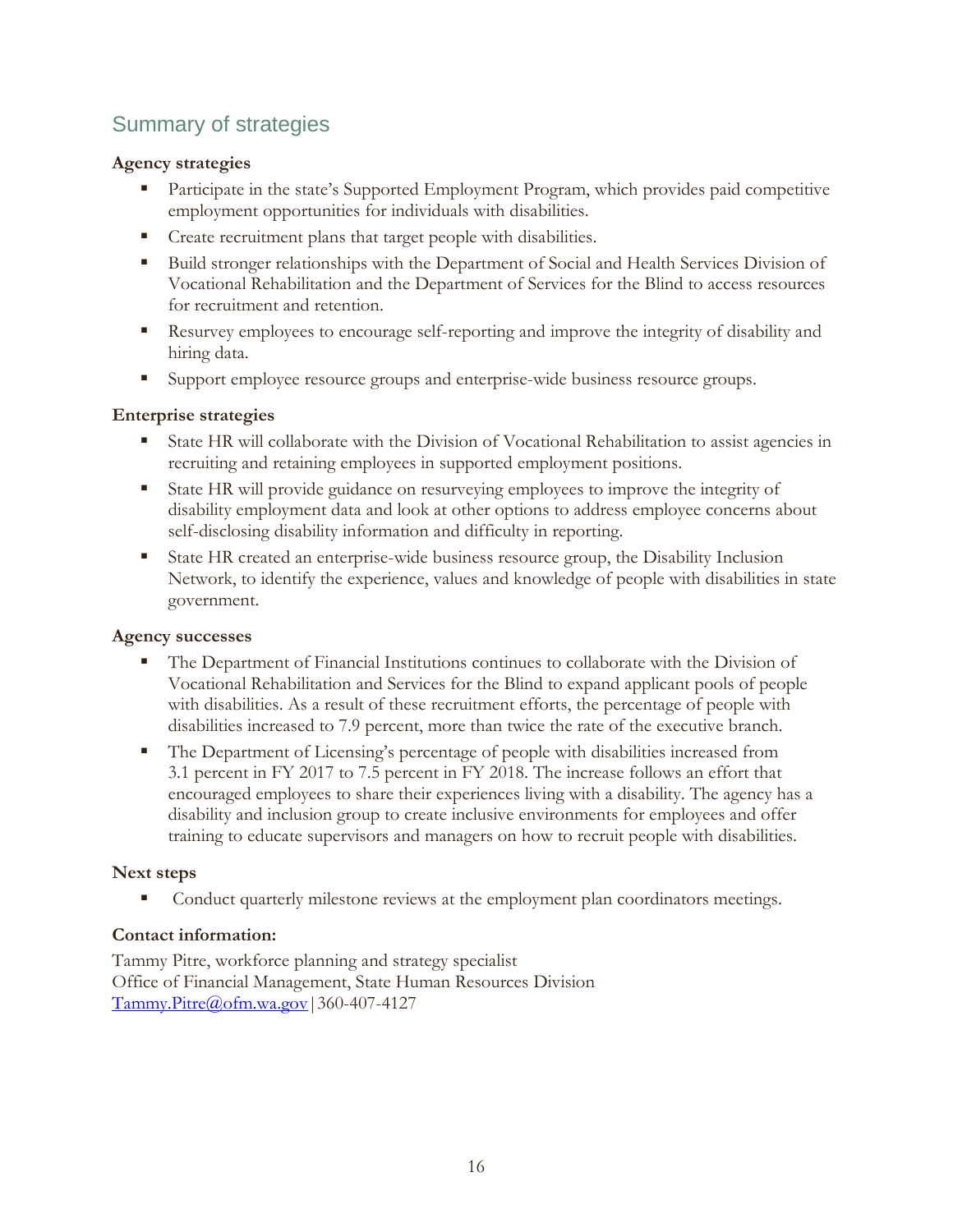## <span id="page-18-0"></span>**Veterans**

### Brief summary

- The percentage of veterans in the workforce continues to decline yet the percentage of veteran applicants remains higher than the percentage of veterans in Washington's population.
- **Employment opportunities such as internships, fellowships and job shadow assignments are** effective strategies to attract veteran talent yet are almost nonexistent or unreported across the enterprise.
- Veterans are leaving the workforce at higher rates than they are being hired.

### **Background**

[Executive Order 13-01](https://www.governor.wa.gov/sites/default/files/exe_order/eo_13-01.pdf) requires executive branch agencies to develop an annual employment plan for addressing underrepresentation of veterans.





\*American Community Survey, conducted by the U.S. Census Bureau, data accessed from Public Use Microdata. Sample includes all veterans in Washington civilian labor force ages 16 and older.

### Summary of strategies

#### **Agency strategies**

- Support events organized by the statewide Veterans Employee Resource Group, or VERG, a network that encourages transitioning service members to enter state service.
- Attend customized hiring events for veteran and military communities.
- Include veterans on recruitment teams or assign as military liaisons.
- Create veterans affinity groups or provide support to groups at the agency level.
- **Target colleges, universities and associations to attract highly specialized veteran talent.**

*Veteran employment plans should be broader than participation in the statewide Veterans Employee Resource Group.*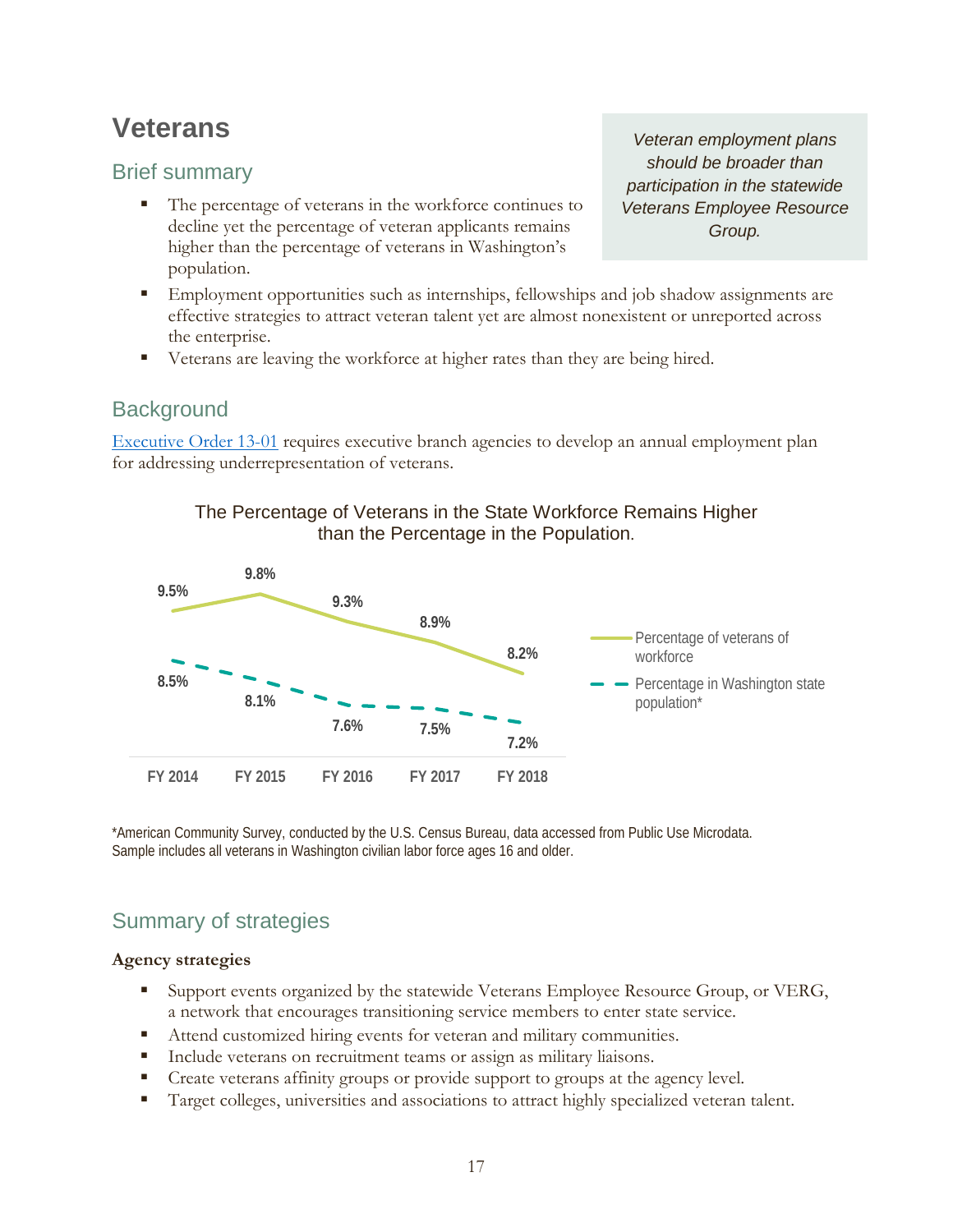- Participate in summits, quarterly workshops, recruitment events and brown bags at Joint Base Lewis-McChord.
- Educate hiring managers on military culture, emphasizing implicit bias against veterans.
- Assist veterans in the application process, skills translation and résumé reviews.
- Ensure self-identification veteran data is captured correctly in HRMS, the statewide human resources management system.
- Analyze applications to identify causes that eliminate veterans in the hiring process.
- Create mentorship programs, recognition events and a veteran-friendly workplace culture.

#### **Enterprise strategies**

- State HR will continue to support the VERG.
- State HR will assist in the reestablishment of the Veterans Fellowship Program.
- The Veteran's Preference Quick Guidance document will be revised and published.

#### **Agency successes**

- WaTech received the 2018 Employer Support Freedom Award from the Secretary of Defense for providing exceptional support to members of the U.S. National Guard and Reserves.
- **The Department of Revenue received the VERG's 2018 State Agency Employer of the Year** award.
- The Department of Ecology increased veteran hires by 21 percent over the prior year. Successful strategies included one-on-one meetings with veterans, advertising vacancies on the VERG distribution list and creating a video series for managers on how to accurately document data in the online recruiting system.
- The Health Care Authority hired a Camo2Commerce spouse intern, the first in Washington state government.



#### Veteran Turnover Rate Exceeds Veteran Hire Rate.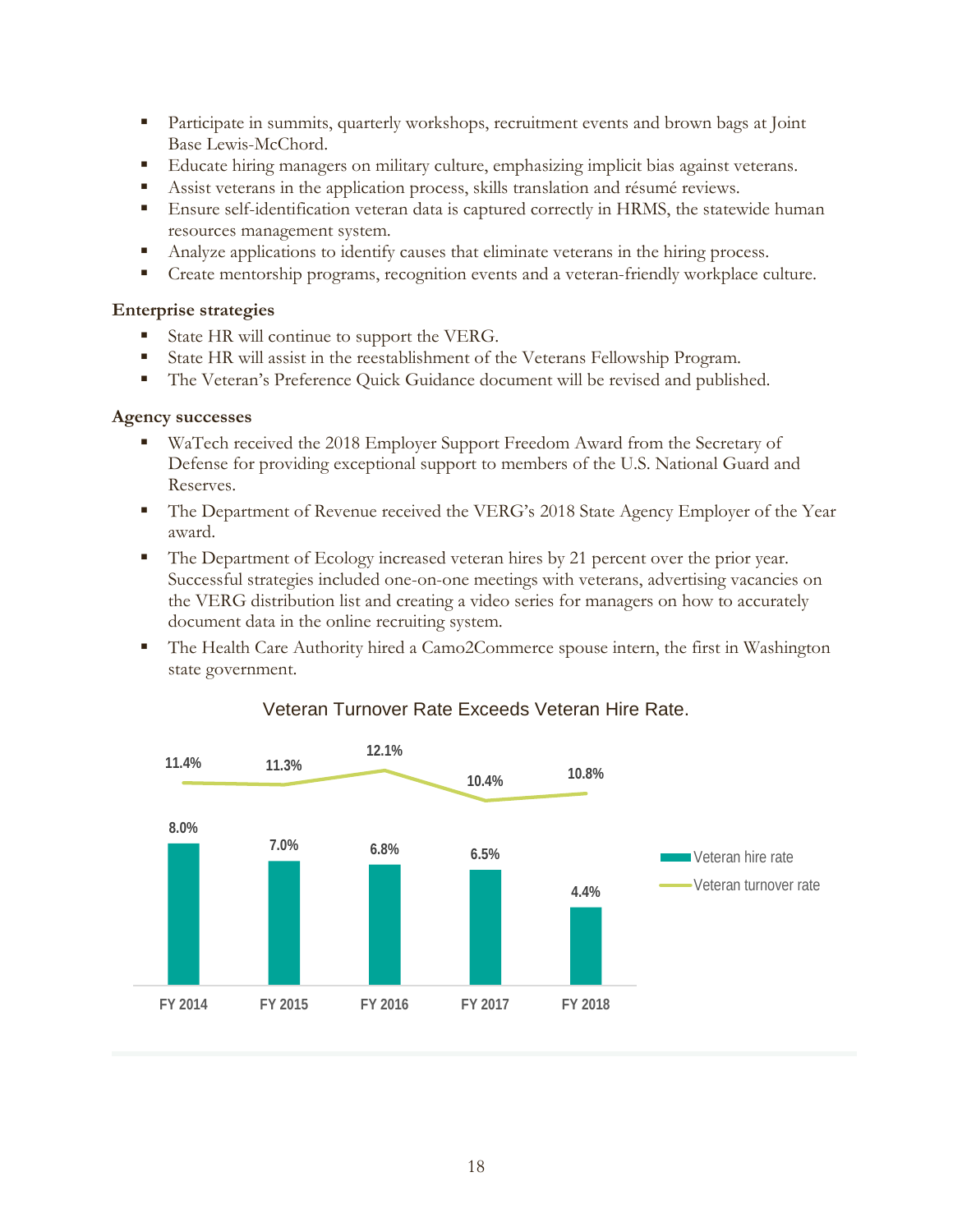#### **Next steps**

- State HR will submit an updated military recruitment program proposal to the Legislature as required by [Senate Bill 5849.](https://app.leg.wa.gov/billsummary?BillNumber=5849&Year=2017)
- The Health Care Authority's internal veterans resource group will pilot a sponsor program as part of veteran onboarding.

#### **Contact information**

Flora Estrada, veteran strategy specialist Office of Financial Management, State Human Resources Division [Flora.Estrada@ofm.wa.gov|360-407-4103](mailto:Flora.Estrada@ofm.wa.gov%7C360-407-4103)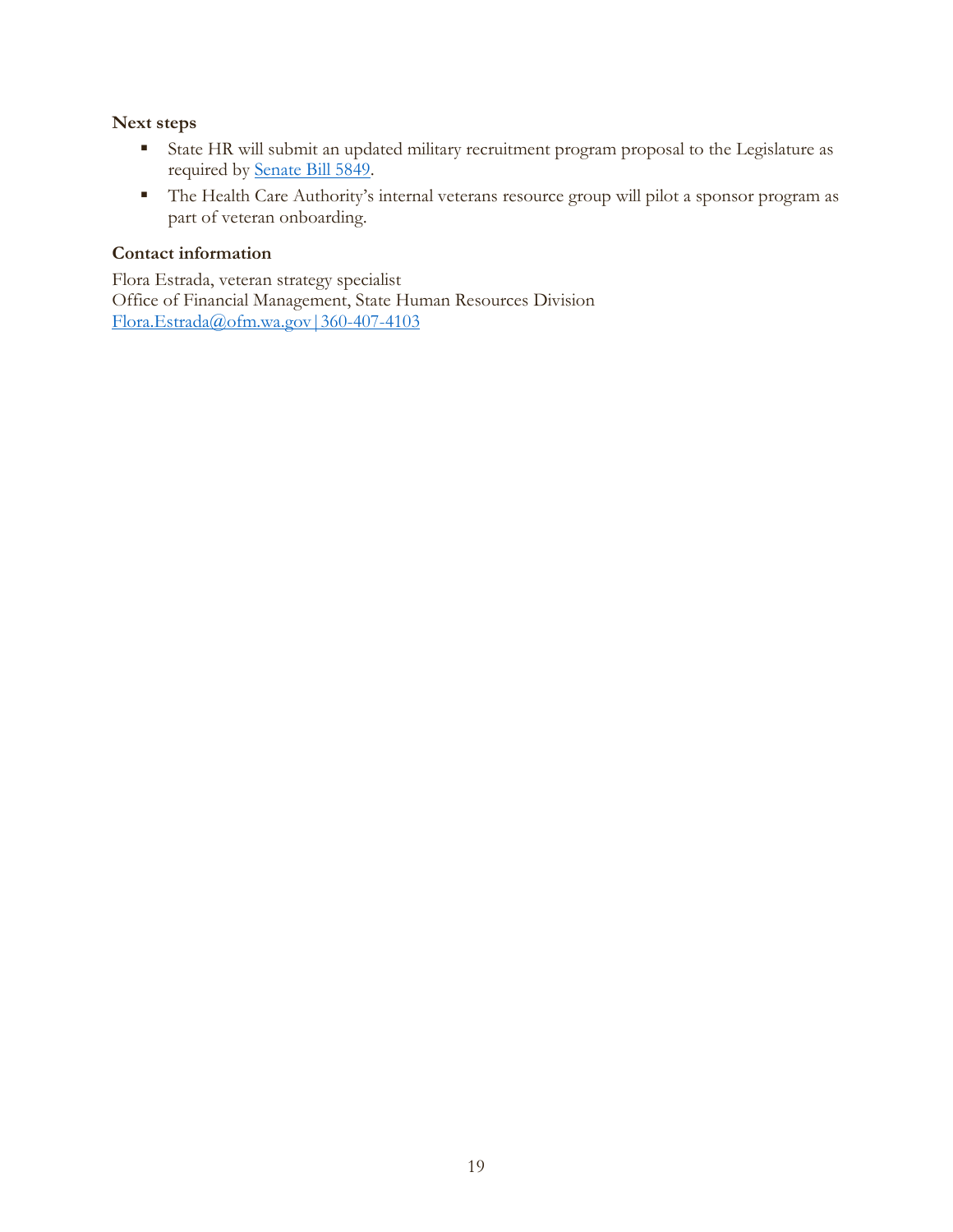# <span id="page-21-0"></span>**LGBTQ+**

### Brief summary

A majority of agencies do not have policies related to the inclusion of LGBTQ+ employees. This could be for many reasons, including already having broad, nondiscrimination policies that agencies expect to cover LGBTQ+ staff.

*Six of 39 agencies report having policies related to the inclusion of LGBTQ+ employees.* 

### **Background**

Six of 38 agencies report having policies related to the inclusion of LGBTQ+ employees. This is less than half the agencies that reported having policies last year. It is possible that this drop is because agencies now have a better understanding about what a specific policy may look like.

### Summary of strategies

#### Agency strategies

#### **The top three strategies for agencies during FY 2019 are:**

- Implement, review and/or update policies on the inclusion of LGBTQ+ employees (22 of 39 agencies reporting).
- Continue agency presence at the Rainbow Alliance and Inclusion Network, or RAIN, the Washington state employees' LGBTQ+ business resource group.
- Develop and support an internal LGBTQ+ affinity group.

#### **Enterprise strategies**

- State HR will continue to support RAIN's best practice, outreach and safe place subcommittees. These groups are responsible for providing well-researched policy and practice suggestions for enterprise-wide inclusion efforts.
- The Diversity, Equity and Inclusion Council will work collaboratively with the HR Management Advisory Group, State HR and agency HR offices to support strategic diversity efforts across state government.

#### **Successes**

- Fifty-seven percent of agencies report employee participation in RAIN. Additional agencies will promote participation in the group during FY 2019.
- The Department of Labor and Industries and other agencies have provided visibility to the LGBTQ+ community and its employees by holding Pride Month celebrations and creating educational displays for staff and customers on such themes as the history of the LGBTQ+ community.
- The Department of Ecology updated its diversity and sexual harassment training curricula to include members of the LGBTQ+ community.
- The Department of Health updated its workplace harassment, discrimination and retaliation policies and procedures to include LGBTQ+ protected classes.
- A few agencies have taken the step of installing gender-affirming signs on multi-stall restrooms as well as removing the gender-restrictive signs on single-stall restroom facilities.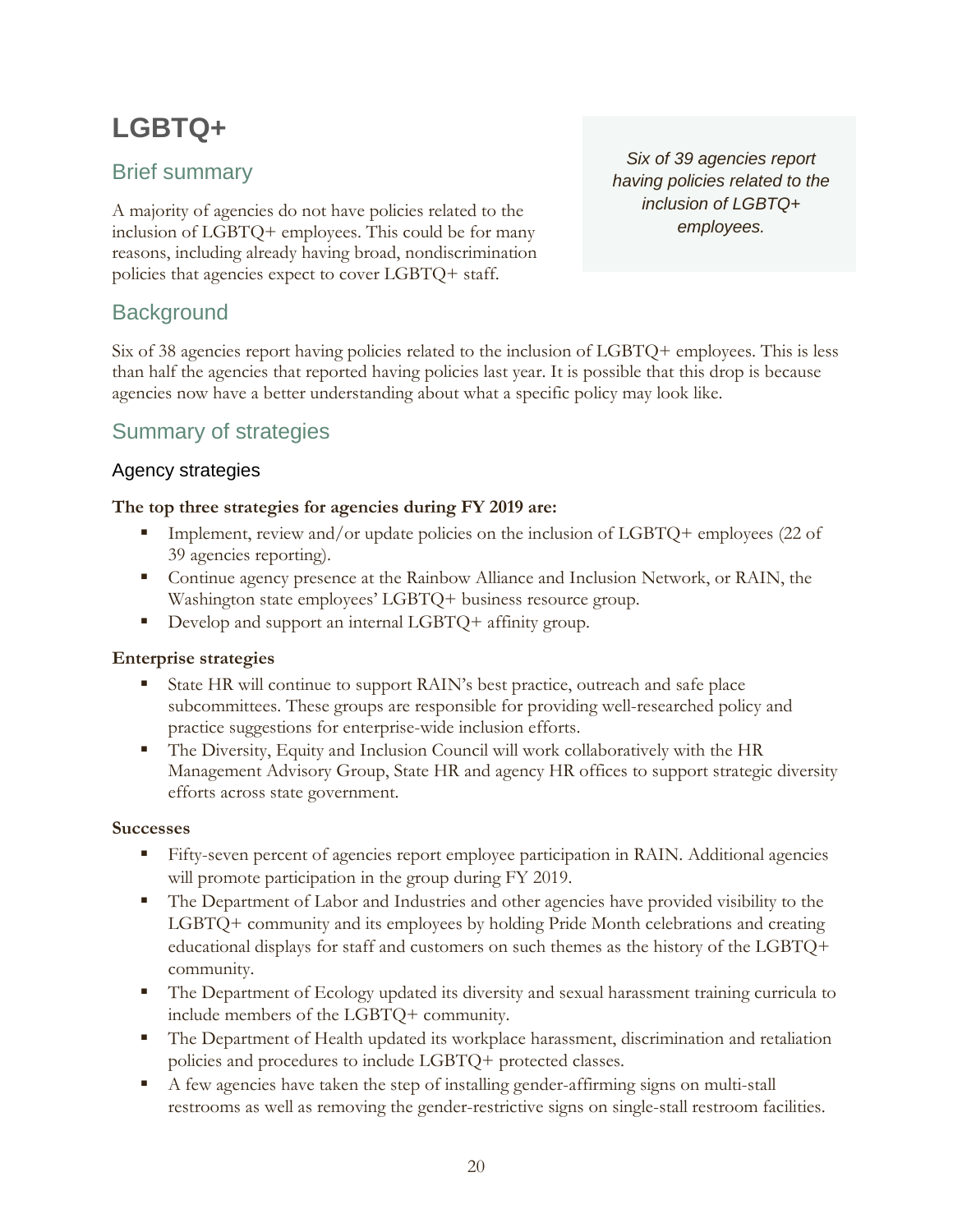#### **Next steps**

- State HR will continue to staff and advise RAIN and provide feedback on behalf of the enterprise on inclusion of LGBTQ+ employees.
- State HR will continue to work closely with agency HR staff to identify strategies and resources for assisting agencies in developing inclusion policies on LGBTQ+ staff.
- State HR will continue to champion and advise the RAIN best practices subcommittee in developing recommendations for policies and practices related to the inclusion of LGBTQ+ employees, as called for in [Directive 16-11.](https://www.governor.wa.gov/sites/default/files/directive/dir_16-11_0.pdf)
- The Department of Enterprise Services will continue to develop, in coordination with RAIN and community partners, a Safe Place WA program mirrored after the Seattle and Olympia Police departments' safe place programs.

#### **Contact information:**

Cassie Bordelon, statewide planning and strategy specialist Office of Financial Management, State Human Resources Division [Cassie.Bordelon@ofm.wa.gov|360-480-1799](mailto:Cassie.Bordelon@ofm.wa.gov%7C360-480-1799)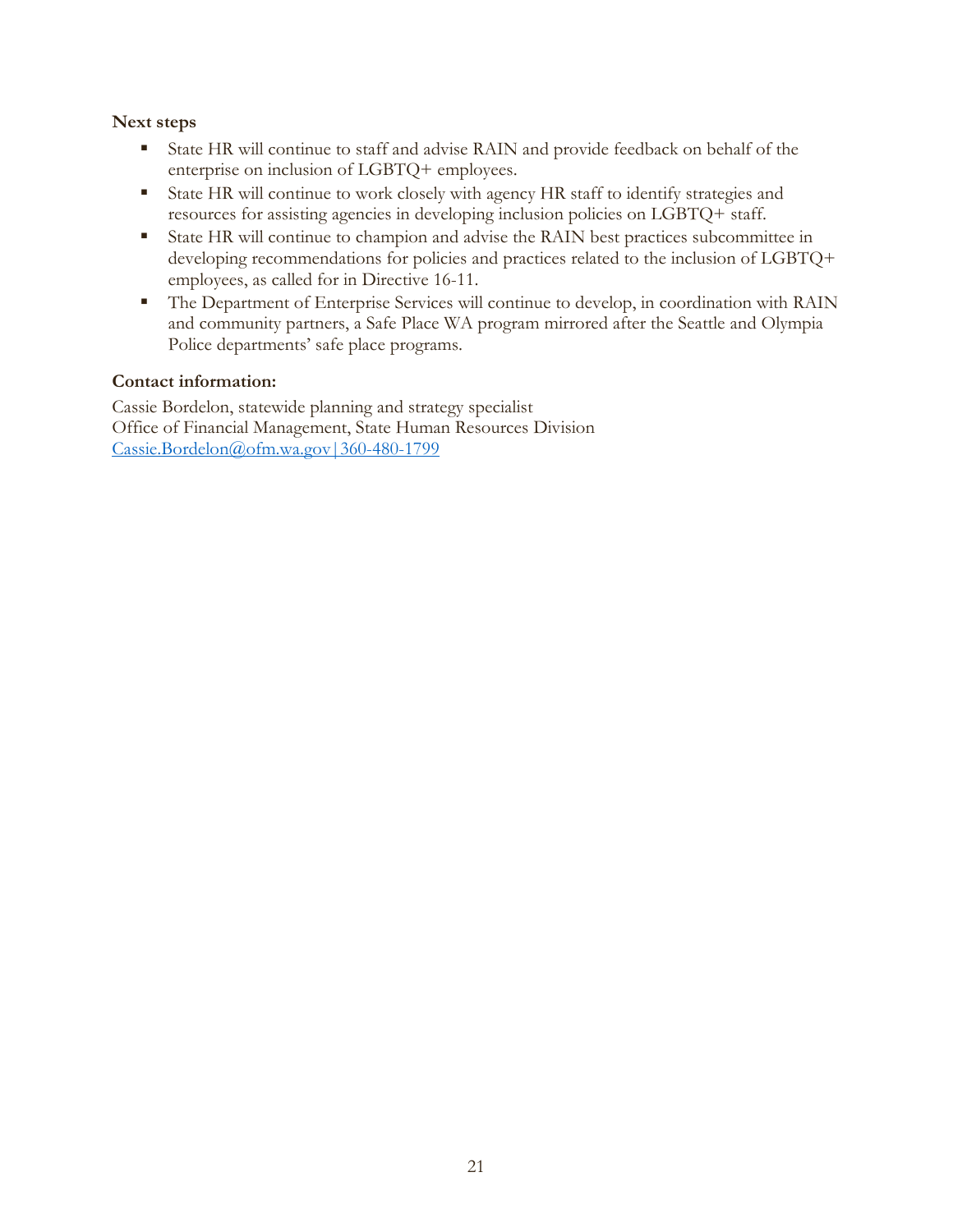# **Appendix**

**JAY INSLEE** Governor



**DATE:** April 19, 2018

**TO:** Agency Directors

**FROM:** Governor Jay Inslee

Johnder

### **SUBJECT: INCLUSIVE AND RESPECTFUL WORK ENVIRONMENTS**

In early November, I asked each of you to recommit to building work environments that are respectful, supportive, and inclusive to everyone. When state employees have the workplaces they deserve, they are able to do their best work for the people of Washington. As leaders, I expect each of you to identify and take action to address problems in your agencies that stand in the way of respectful work environments, and that each of you promote diversity, equity and inclusivity in the services provided by your agencies.

A couple of months ago, the Office of Financial Management's State Human Resources Division asked your deputies to respond to an agency assessment survey. After reviewing the responses, along with other relevant data and information, we have identified several areas of opportunity for improvement that span state government. There is room for improvement in how we create rules and policies, reach collective bargaining agreements, train new employees, and align our goals, as well as our trainings in general, our reporting processes, and our agency culture.

#### **Next Steps**

Having identified these challenges, State Human Resources will work with agencies and workgroups to develop a roadmap for making improvements. Throughout these efforts, I expect your active engagement and support. The attached improvement plan contains details of these initial efforts.

To start, I expect each of you to take the following actions:

|    | <b>Action Required</b>                                                               | Completion   |
|----|--------------------------------------------------------------------------------------|--------------|
|    |                                                                                      | Date         |
| 1. | Identify a diversity, equity and inclusion (DEI) liaison.                            | May 7, 2018  |
|    | This person will serve on an ad hoc workgroup to help with statewide strategies and  |              |
|    | best practices for policies, training, employee onboarding, reporting processes, and |              |
|    | business alignment. This person may also represent you on the standing Diversity,    |              |
|    | Equity and Inclusion Council.                                                        |              |
|    | 2. Review your agency's diversity, equity and inclusion policies to identify         | June 1, 2018 |
|    | strengths and gaps.                                                                  |              |
|    | These policies consist of, but are not limited to, sexual harassment prevention;     |              |
|    | discrimination; diversity and inclusion; reasonable accommodations; Equal            |              |
|    | Opportunity/Affirmative Action, and workplace behavior/civility. Your DEI liaison    |              |
|    | will help develop model policies and templates, so your prompt attention to          |              |
|    | reviewing these policies will help set the stage for this statewide effort.          |              |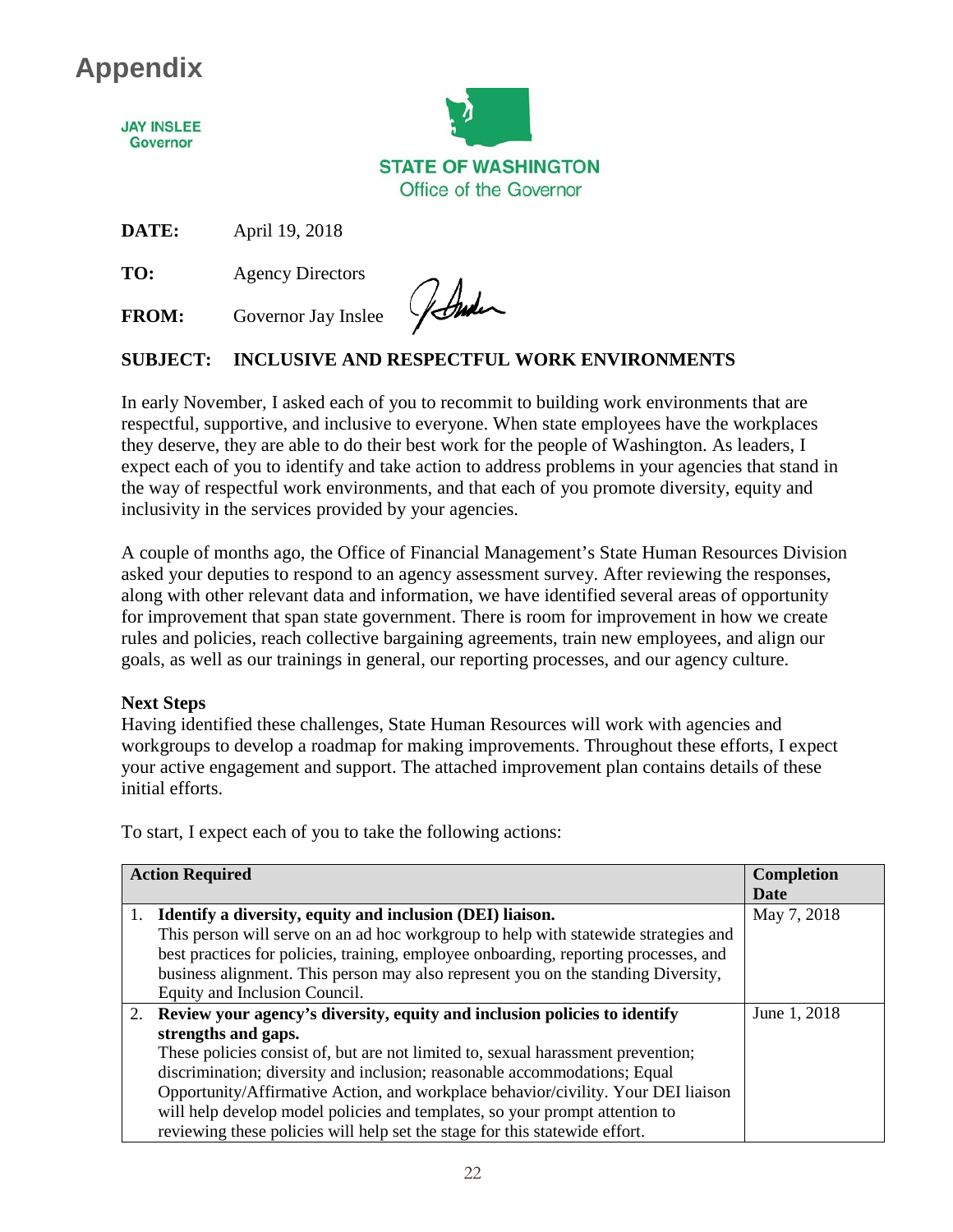| 3. Identify your agency's current policy/process to track compliance for required      | June 1, 2018 |
|----------------------------------------------------------------------------------------|--------------|
| training.                                                                              |              |
| If none exists, develop an action plan to develop a policy/process. Your human         |              |
| resources staff can help identify best practices for developing compliance tracking    |              |
| methods for training.                                                                  |              |
| 4. Review your agency's process for handling personnel investigations.                 | July 9, 2018 |
| If none exists or the process needs improvement, develop an action plan to establish   |              |
| a stronger process or create a new one. Your review should include how you             |              |
| resource this work, the timeliness of your investigations, and other related barriers  |              |
| to address employee complaints promptly. Your human resources and DEI liaison          |              |
| designee can help identify best practices.                                             |              |
| 5. Review the past three years of your agency's formal and informal reporting.         | July 9, 2018 |
| This review is to include information on harassment, discrimination, and workplace     |              |
| behavior/civility complaints, grievances, torts and settlements. Create an action plan |              |
| as needed to improve identified opportunities.                                         |              |

Provide all action items by their respective completion dates to the Office of Financial Management's State Human Resources, Workforce Development Planning and Strategy Manager, Ann Reiter at [ann.reiter@ofm.wa.gov.](mailto:ann.reiter@ofm.wa.gov)

I expect each of you to proactively engage in learning about the impacts of the power and privilege that is inherent in the positions you hold. Communicate to your managers, supervisors, human resources team, and employees that having a respectful, supportive, and inclusive work environment is a top priority. Encourage them to come forward with any concerns, and remind them of their options for raising those concerns. As a leader of your organization, it is your responsibility to model respectful and inclusive behavior, and to ensure that all employees meet this expectation. I rely on each of you to assume responsibility for routine, proactive assessments of the work environment in your agency.

Going forward, engage your agencies in Results Washington's employee engagement efforts; the Diversity, Equity and Inclusion Council coordinated by State Human Resources; and the Human Resources Managers group. These groups will be key partners in working on many strategies listed in the action plan, and we need your agency's active participation.

Our goal is to provide the positive workplaces our employees and Washingtonians expect. Your prompt attention to these initial assignments will help us continue to strengthen the foundation we need to move forward.

Washington State has one of the best governments in the nation, but like other employers, we have issues we need to address. I ask each of you to fully engage in these efforts, and I will not accept anything less.

Thank you for your commitment.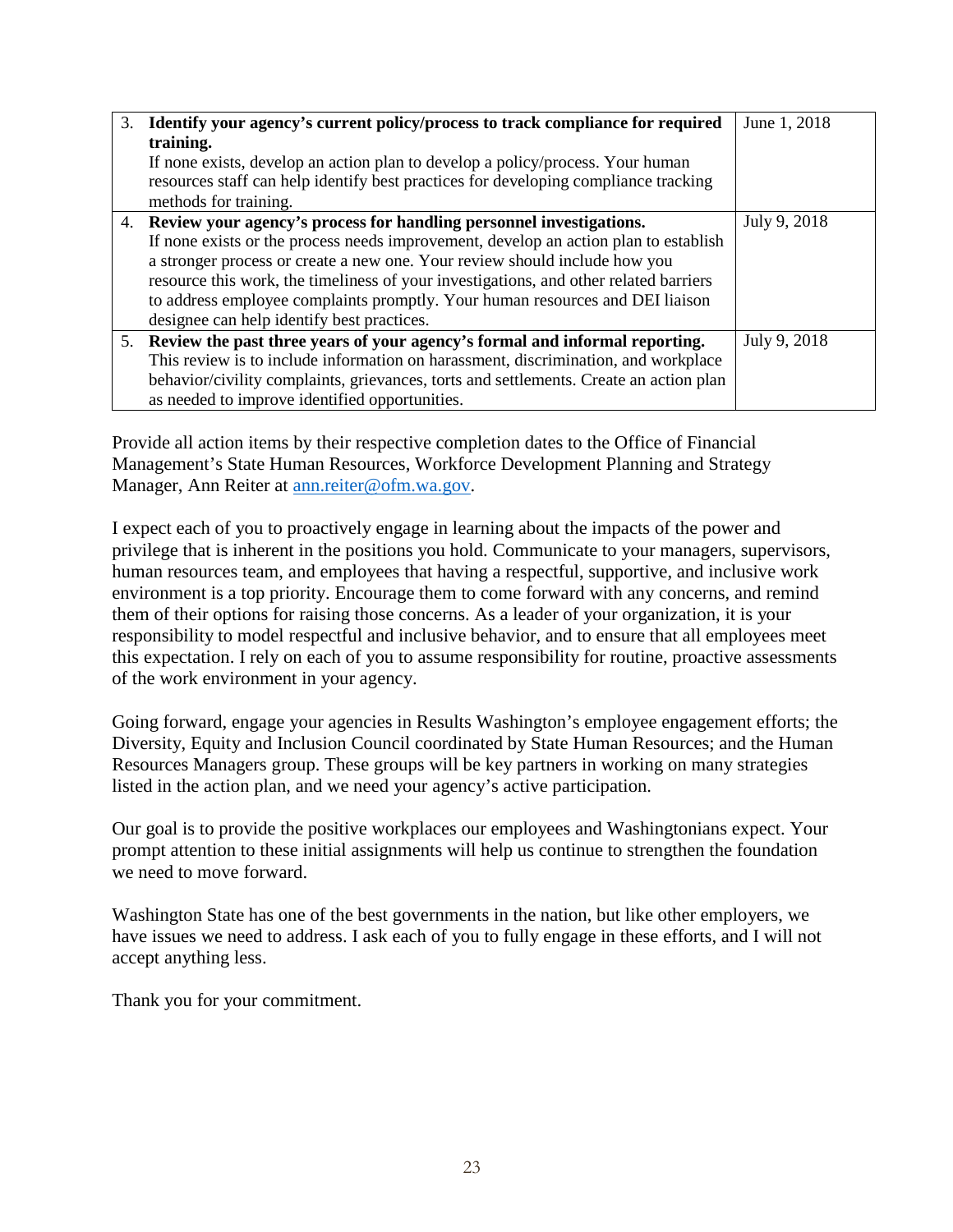### **INCLUSIVE AND RESPECTFUL WORK ENVIRONMENT ACTION PLAN**

OFM State Human Resources (SHR) will work with agency staff in the following areas.

#### **Rules and Policies**

- Assist each agency in identifying any gaps in existing required policies.
- Further develop opportunities for workplace environment input from staff regarding problems and solutions.
- Work with agencies to provide clarity on required and recommended harassment, discrimination, and diversity and inclusion policies, including exploring the need for additional required policies.
- Increase awareness and reinforce by identifying additional methods to communicate about these policies with employees.

#### **Training**

- Update the state's required sexual harassment prevention course, reflecting a progression of expectations as employees climb the leadership ladder, and build in methods to assess the effectiveness of the courses.
- Integrate diversity, equity and inclusion (DEI) into other trainings, so that DEI is how we operate and not seen as a separate initiative.
- Explore the need to develop and deliver additional trainings, such as bystander intervention training, trauma-informed interviewing, and management power and privilege awareness.
- Ascertain that all agencies are tracking compliance with required trainings.

#### **Employee Services**

- Identify best practices for incorporating diversity, equity and inclusion when onboarding new employees so they understand, at the onset, that Washington State is committed to respectful and inclusive workplaces.
- Help employees at all levels know how to hold each other accountable in building and maintaining a respectful workplace.
- Institute additional reporting requirements for agencies to report on DEI practices.

#### **Reporting Culture and Processes**

- Lead the development of clear expectations for reporting processes.
- Adopt best practices to improve pathways for employees to escalate concerns about their workplace environments.
- Work with HR professionals on handling complaints, including looking at the effectiveness of investigative processes and areas for improvement.
- Provide a reporting mechanism for agency HR directors to elevate issues to agency leaders.
- Proactively identify potential problem areas by looking across various data and information sources, such as voluntary resignation rates, results from the state's Employee Engagement Survey and Exit Survey, as well as complaints, grievances, torts, and settlements.
- Determine options for reporting outside of an employee's "home" agency.
- Work with labor partners in creating and maintaining safe workplaces.

#### **Business Alignment and Integration**

- Enhance agency strategic plans so that all agencies have DEI goals and strategies represented.
- Convene a workgroup to include the Human Rights Commission, Attorney General's Office, and State HR to discuss opportunities to share and improve agency policies and practices.
- Develop culture assessment tools that can be used routinely by management to identify areas of risk and opportunity.